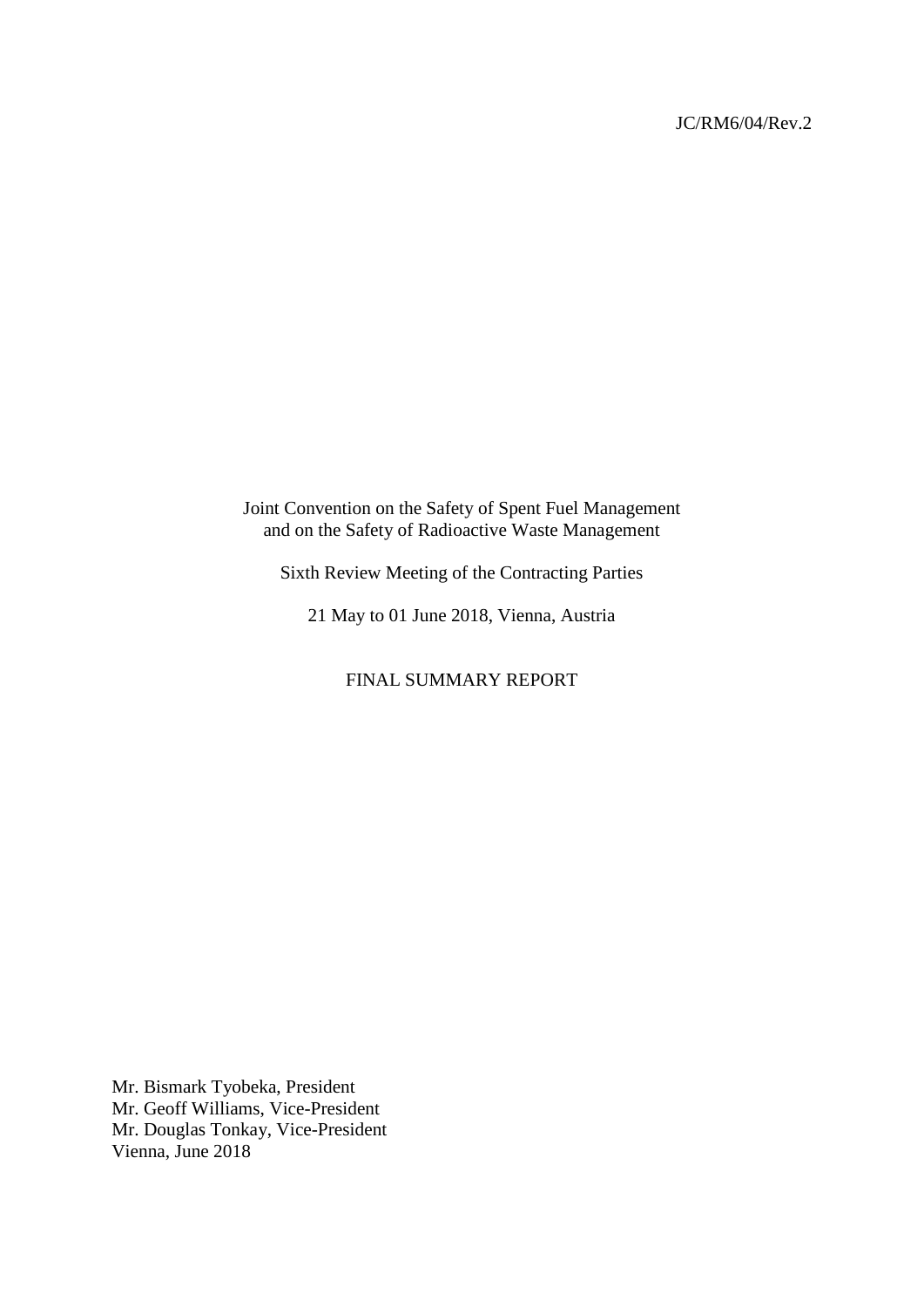## 1. Introduction

- 1. The international community increasingly recognized the importance of safely managing spent fuel and radioactive waste in the 1990s and agreed upon the benefits of adopting a convention with the objective of achieving and maintaining a high level of safety worldwide in their management. This was the origin of the Joint Convention on the Safety of Spent Fuel Management and on the Safety of Radioactive Waste Management, the "Joint Convention" which was adopted on 5 September 1997 and entered into force on 18 June 2001.
- 2. The convention was adopted bearing in mind the importance of ensuring sound practices for the safety of spent fuel and radioactive waste management and desiring to promote an effective nuclear safety culture worldwide. The importance of international co-operation in enhancing safety through bilateral and multilateral mechanisms through the Convention was affirmed and the importance of informing the public on safety related issues regarding the safety of spent fuel and radioactive waste management was recognized. The importance of the safety principles underlying the international standards on radiation safety, waste management safety and transport safety was recognised. In developing the convention, the United Nations Conference on Environment and Development, which reaffirms the paramount importance of the safe and environmentally sound management of radioactive waste, was taken into consideration and the desirability of strengthening the international control system applying specifically to radioactive materials as referred to in the Basel Convention on the Control of Transboundary Movements of Hazardous Wastes and Their Disposal was recognised.
- 3. The stated objectives of the Joint Convention as per Article 1 are:
	- (i) To achieve and maintain a high level of safety worldwide in spent fuel and radioactive waste management, through the enhancement of national measures and international cooperation, including, where appropriate, safety-related technical cooperation;
	- (ii) To ensure that during all stages of spent fuel and radioactive waste management there are effective defences against potential hazards so that individuals, society, and the environment are protected from the harmful effects of ionizing radiation now and in the future, in such a way that the needs and aspirations of the present generation are met without compromising the ability of future generations to meet their needs and aspirations; and
	- (iii) To prevent accidents with radiological consequences and to mitigate their consequences should they occur during any stage of spent fuel or radioactive waste management.
- 4. To achieve these objectives, the Joint Convention adopted a review process that requires each Contracting Party at intervals not exceeding three years to:
	- (i) Submit in advance to all other Contracting Parties a National Report describing how it implements the obligations of the Joint Convention;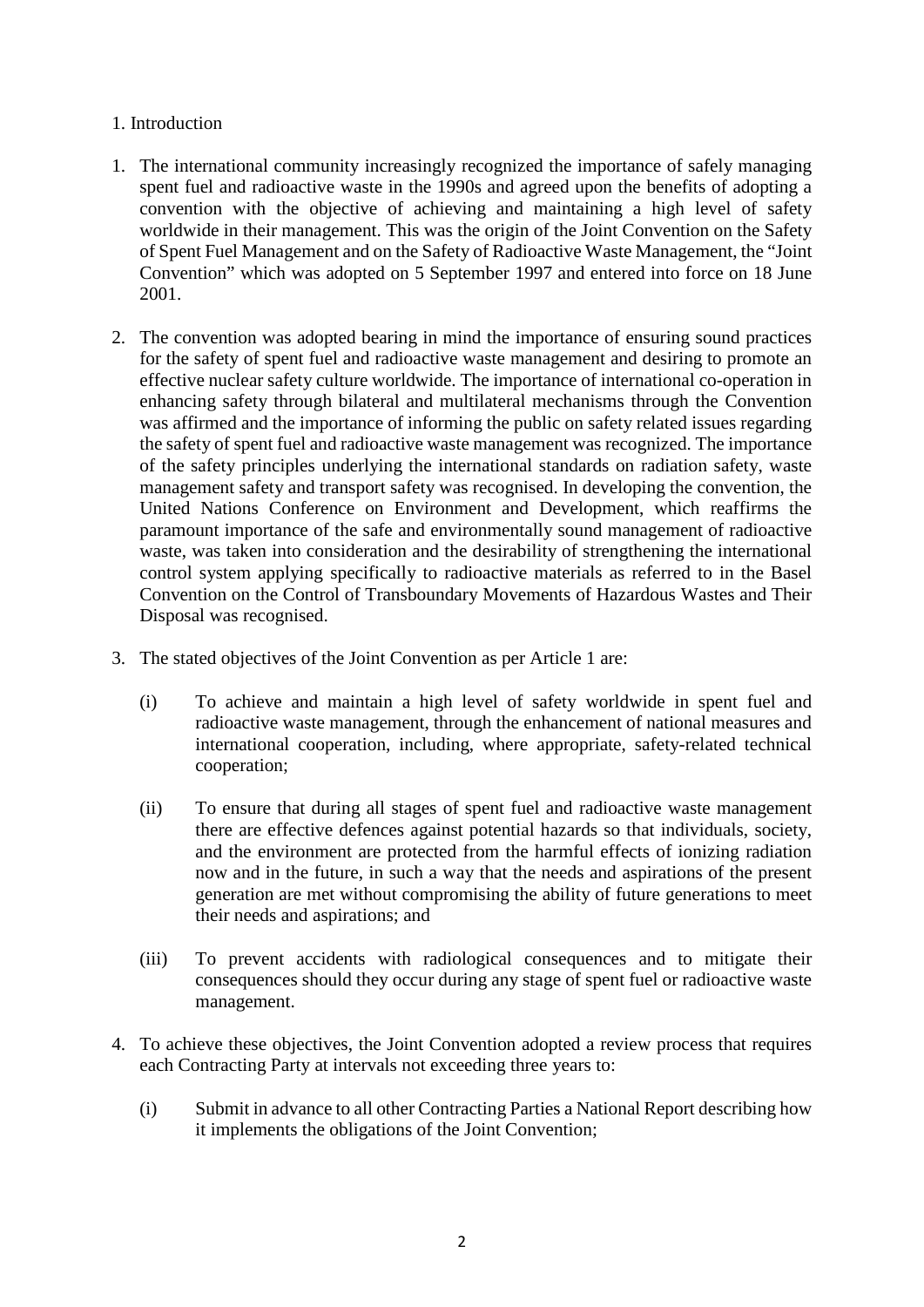- (ii) Seek clarification on the National Reports of other Contracting Parties through a system of written questions and answers; and
- (iii) Present and discuss its National Report during a Review Meeting comprising Country Group sessions and Plenary Sessions.
- 5. Article 34 of the Joint Convention requires the Contracting Parties to adopt, by consensus, and make available to the public a document addressing issues discussed and conclusions reached during meetings of the Contracting Parties. The objective of this summary report is to summarize the outcomes of the Sixth Review Meeting of the Joint Convention in fulfillment of this obligation.
- 6. To date, there are 78 Contracting Parties to the Joint Convention. The Sixth Review Meeting of the Contracting Parties pursuant to Article 30 of the Joint Convention was held from 21 May to 01 June 2018 at the Headquarters of the International Atomic Energy Agency (IAEA), which is the depositary and Secretariat for the Joint Convention. Previous Review Meetings have been held as follows:
	- (i) Fifth Review Meeting: 11 to 22 May 2015, Vienna;
	- (ii) Fourth Review Meeting: 14 to 23 May 2012, Vienna;
	- (iii) Third Review Meeting: 11 to 20 May 2009, Vienna;
	- (iv) Second Review Meeting: 15 to 24 May 2006, Vienna; and
	- (v) First Review Meeting: 03 to 14 November 2003, Vienna
- 7. The President of the 6th Review Meeting was Mr Bismark Tyobeka, Chief Executive Officer, National Nuclear Regulator, South Africa. The Vice-Presidents were Mr Geoff Williams, Director Radioactive Waste Safety, ARPANSA, Australia and Mr Douglas Tonkay, Director at the Office of Waste Disposal in the Office of Environmental Management, U.S. Department of Energy, United States of America.
- 8. The General Committee of the Review Meeting comprised the President, the two Vice-Presidents, and the eight Country Group Chairpersons, namely Mr Evgenij Kudrjavtsev (Russian Federation), Mr Johan Anderberg (Sweden), Mr Francois Besnus (France), Mr Paul McClelland (Canada), Mr Manuel Martin Ramos (EURATOM), Mr Jussi Heinonen (Finland), Mr Mikulas Turner (Slovakia) and Ms Mina Golshan (United Kingdom).
- 9. Sixty nine of seventy eight Contracting Parties attended the Review Meeting, namely: Albania, Argentina, Armenia, Australia, Austria, Belarus, Belgium, Bosnia and Herzegovina, Botswana, Brazil, Bulgaria, Canada, Chile, China, Croatia, Cuba, Cyprus, Czech Republic, Denmark, Estonia, EURATOM, Finland, France, Georgia, Germany, Ghana, Greece, Hungary, Iceland, Indonesia, Ireland, Italy, Japan, Jordan, Kazakhstan, Korea (Republic of), Kyrgyzstan, Latvia, Lithuania, Luxembourg, Malta, Mexico, Montenegro, Morocco, Netherlands, Nigeria, Norway, Oman, Peru, Poland, Portugal, Republic of Moldova, Romania, Russian Federation, Saudi Arabia, Serbia, Slovakia, Slovenia, South Africa, Spain, Sweden, Switzerland, The former Yugoslav Republic of Macedonia, Ukraine, United Arab Emirates, United Kingdom, United States of America, Uzbekistan and Viet Nam. Among these, eight Contracting Parties attended for the first time, namely Botswana, Cuba, Jordan, Kyrgyzstan, Mexico, Peru, Serbia and Uzbekistan.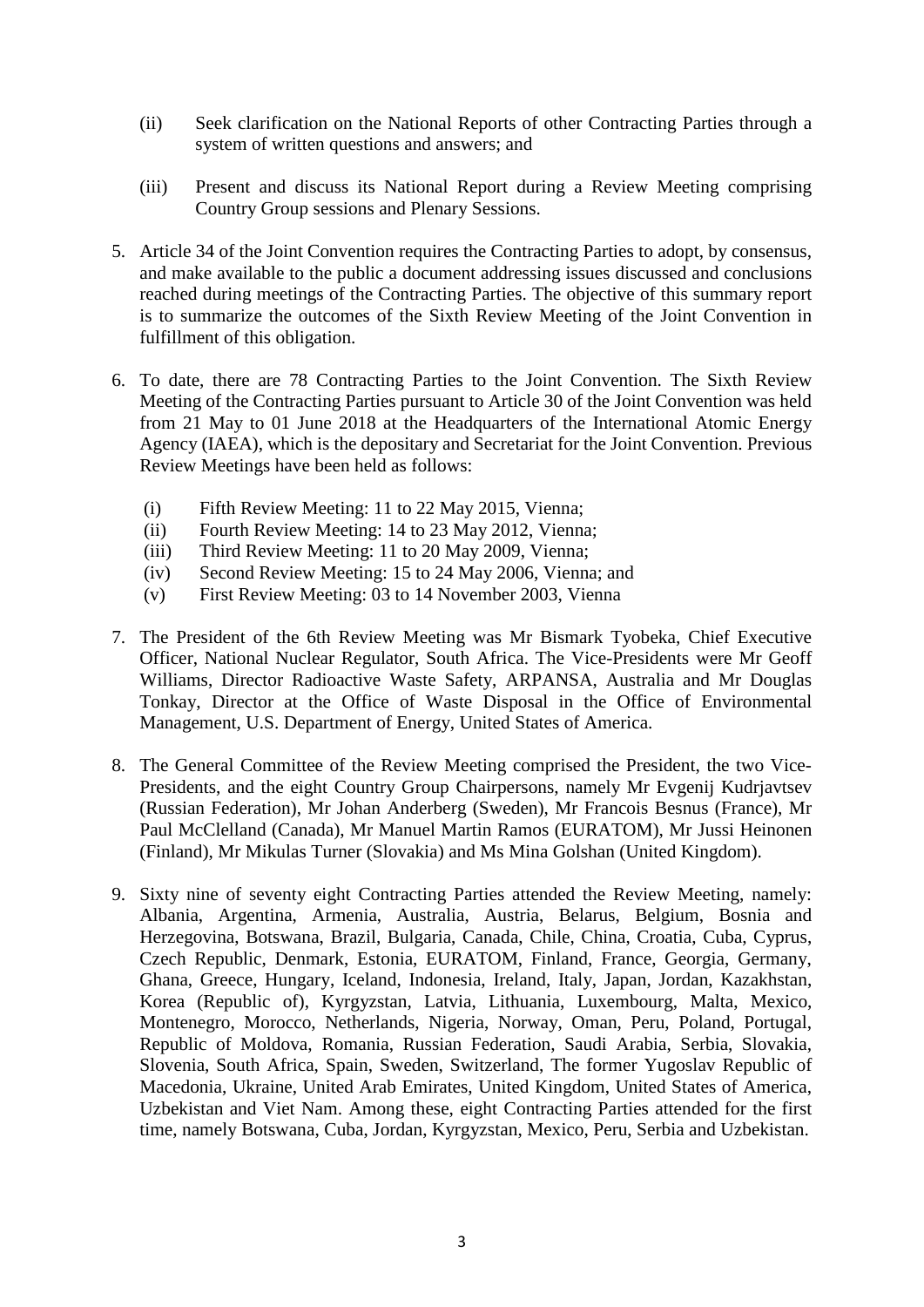- 10. Nine Contracting Parties did not attend the Review Meeting, namely Gabon, Lesotho, Madagascar, Mauritania, Mauritius, Niger, Senegal, Tajikistan and Uruguay.
- 11. There were no late ratifiers as defined in Rule 2 of the Rules of Procedure and Financial Rules (INFCIRC/602/Rev.5).
- 12. The Nuclear Energy Agency of the Organisation for Economic Co-operation and Development was present at plenary sessions as an observer, as agreed at the Organizational Meeting in May 2017.
- 13. In addition, two Signatory States of the Joint Convention, Lebanon and the Philippines, as well as the Islamic Republic of Iran were invited to attend, as observers, the opening plenary session and the part of the closing plenary session, where the summary report would be adopted.
- 14. National Reports were provided by 75 out of 78 Contracting Parties. A total of 64 National Reports were posted by the required date and 11 were posted late. No National Reports were submitted by Gabon and Niger. In addition, in light of the fact that the Joint Convention entered into force for Mexico on 17 May 2018, no national report was submitted by Mexico, but a presentation was made.
- 15. Several Contracting Parties informed the 6th Review Meeting that they had made their National Reports publicly available on the national websites. Others informed that they were planning to make their National Reports and questions and answers available at the public Joint Convention web page. All Contracting Parties were encouraged to take into account the voluntary practices for making documents public as described in the annex to the guidelines (INFCIRC/604/Rev.3). Documents voluntarily submitted to the Secretariat for the purpose of publication are available at [\(https://www-ns.iaea.org/conventions/waste](https://www-ns.iaea.org/conventions/waste-jointconvention.asp)[jointconvention.asp\)](https://www-ns.iaea.org/conventions/waste-jointconvention.asp).
- 16. A total of 3684 written questions / comments were submitted by 54 Contracting Parties on all of the national reports, and 3563 responses were provided. Lesotho, Madagascar, Mauritania, Tajikistan and Uzbekistan did not respond to written questions.
- 17. Presentations were not provided by Lesotho, Madagascar, Mauritania, Mauritius, Senegal, Tajikistan and Uruguay. Nevertheless, the national reports of these Contracting Parties were discussed in Country Group sessions, with the consent of those Contracting Parties. Rapporteurs' reports were produced for these Contracting Parties, with the aim of providing feedback to these Contracting Parties.
- 2. General Observations
- 18. The Joint Convention process of reporting and peer review continues to highlight progress and remaining challenges. It was evident at the Sixth Review Meeting that participating Contracting Parties are working towards enhancing the level of safety in radioactive waste and spent fuel management.
- 19. The rate of participation by Contracting Parties in the Review Meeting is held constant in percentage participation, however the percent of Contracting Parties issuing reports has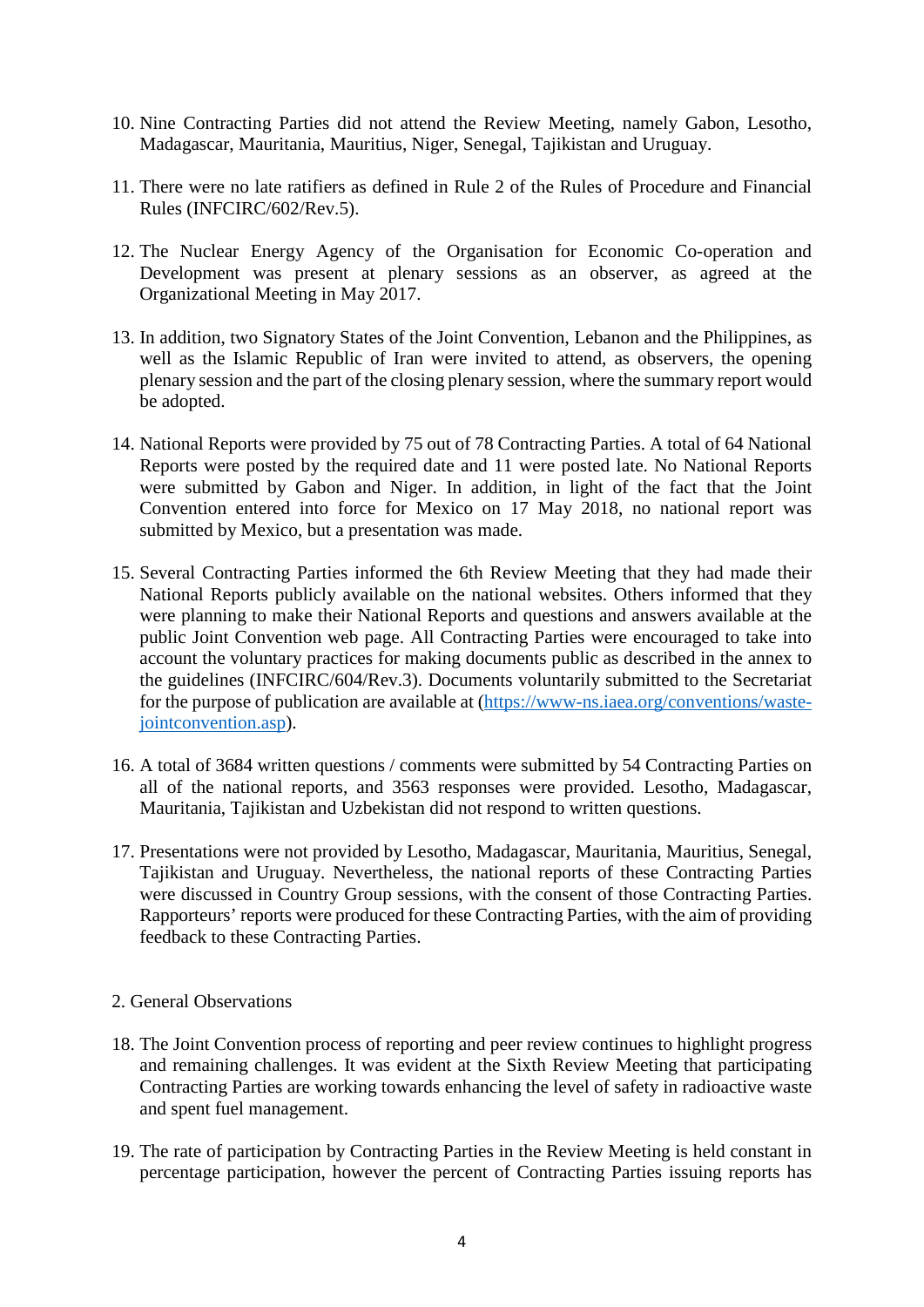increased and the number of questions has increased. This shows a small positive trend in adherence to the Joint Convention. Around 10 percent of Contracting Parties are not attending the review meetings.

- 20. Since the Fifth Review Meeting, various Contracting Parties reported good progress and significant accomplishments in implementing their national programmes. General areas have been identified where major progress has been made in:
	- (i) The development of geological disposal facilities in a number of Contracting Parties, with a licence issued for construction of one facility and two more projects in an advanced stage of development. Other Contracting Parties reported progress on site selection and implementing underground research laboratories.
	- (ii) The development of national policies, strategies and programmes for spent fuel and radioactive waste management;
	- (iii) Demonstration of efforts to enhance openness, transparency and public involvement;
	- (iv) Safety improvements in the regulatory control and funding of disused radioactive sealed source activities;
	- (v) Construction, and commissioning of new or expanded storage facilities for spent fuel
	- (vi) Construction and commissioning of near surface disposal facilities for low level waste.;
	- (vii) Safety of spent fuel storage in light of the Fukushima Daiichi accident;
	- (viii) Research and development (R&D) activities for spent fuel and radioactive waste management;
	- (ix) The remediation of sites containing legacy waste from mining and minerals processing activities;
	- (x) Expanded use of international co-operation and published peer reviews;
	- (xi) Recruiting, training, maintaining and developing human resources to address emerging issues and expanding programmes (but some challenges);
	- (xii) Review of arrangements related to funding of decommissioning and waste management activities; and
	- (xiii) Minimization of radioactive waste volumes
- 21. High quality presentations were provided which were followed by active discussions. The peer review process encouraged constructive exchanges and sharing of knowledge in an open and candid manner.
- 22. IAEA peer review missions were hosted by a number of Contracting Parties and are regarded as an effective process to strengthen the regulatory infrastructure, radiation safety and nuclear safety in particular the introduction of the ARTEMIS peer review process focussed on the safety of radioactive waste and spent fuel management.
- 23. The Contracting Parties welcomed the following nine new Contracting Parties; Botswana, Cuba, Jordan, Lesotho, Madagascar, Mexico, Niger, Peru and Serbia, that had joined since the last Review Meeting. It was noted however that many more IAEA Member States that have radioactive waste and spent fuel and are not yet Contracting Parties to the Joint Convention. Contracting Parties agreed to promote and facilitate accession to the Joint **Convention**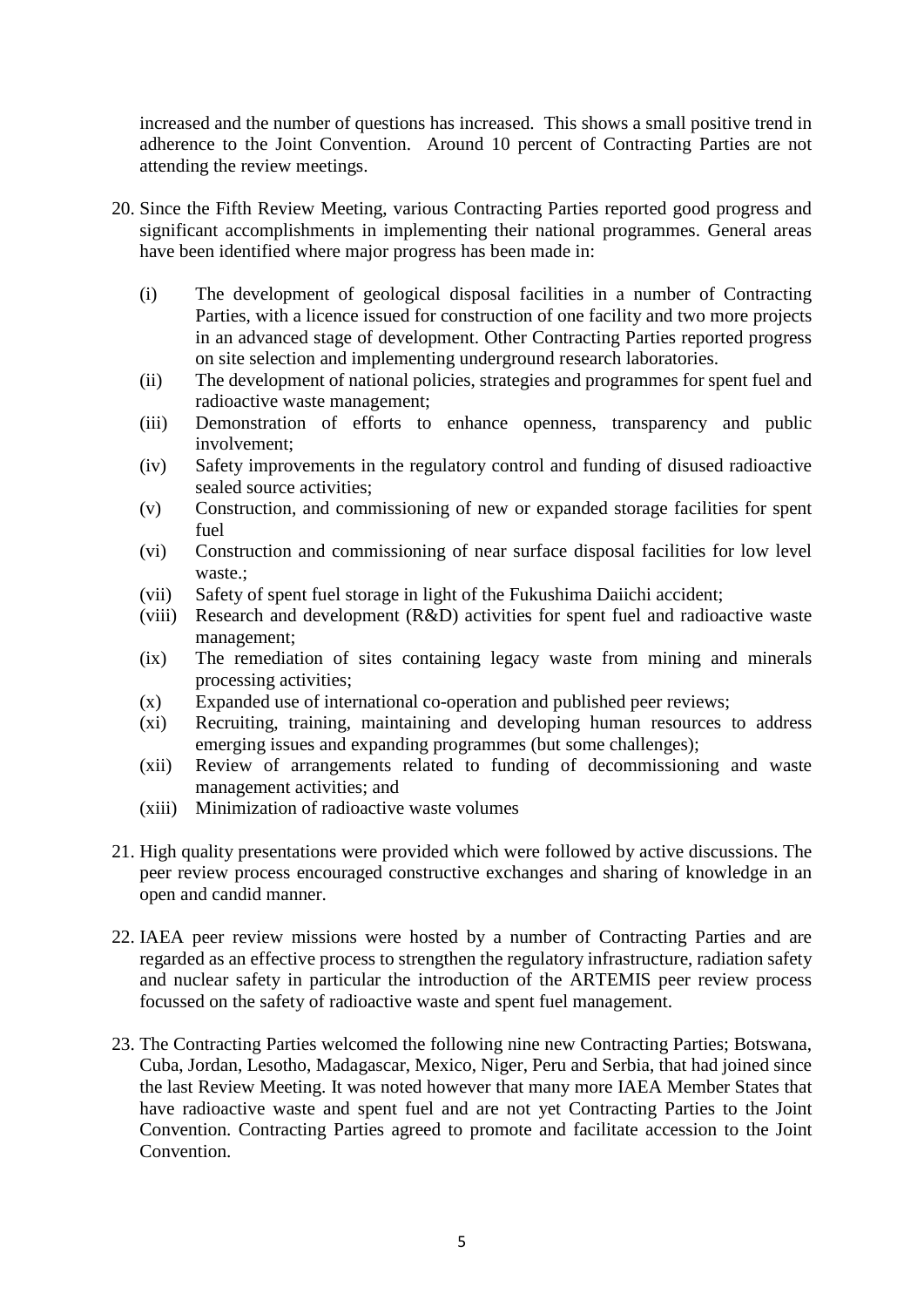- 3. Progress since the Fifth Review Meeting
- 24. The Contracting Parties agreed at the Fifth Review Meeting that National Reports to the next Review Meeting should include the following issues:
	- (i) Staffing, staff development, reliability of funding, and other human resource areas;
	- (ii) Maintaining or increasing public involvement and engagement on waste management, to provide public confidence and acceptance;
	- (iii) Developing and implementing a holistic and sustainable management strategy for radioactive waste and spent fuel at an early stage; and
	- (iv) Management of disused sealed sources.
- 3.1 Staffing, staff development, reliability of funding, and other human resource areas
- 25. Contracting Parties reported on the measures undertaken in recruiting, training and maintaining the human resources necessary to support operational and regulatory processes. Such measures included the establishment of dedicated training centers or making use of existing national education and training resources. Knowledge transfer from retiring staff had also been undertaken. In some instances use was being made of international assistance programmes, but with the recognition that this assistance represented a step towards establishing national training capacity. Challenges still remain in this area.
- 26. The need to focus training in areas such as decommissioning and remediation had been identified in Contracting Parties where such activities were about to be undertaken in the foreseeable future.
- 27. Despite the progress reported challenges remain, particularly in the context of nuclear programme initiation or expansion being matched with a sufficient and sustainable supply of human resources.

3.2 Maintaining or increasing public involvement and engagement on waste management, to provide public confidence and acceptance;

- 28. The need for effective public involvement and engagement on spent fuel and radioactive waste management was recognised by many Contracting Parties as crucial in gaining public confidence in the safety of management facilities and activities. There was also increasing recognition that regional and international treaties concerning impacts on the environment required openness, transparency and public engagement.
- 29. A number of Contracting Parties reported successful public involvement programmes by both operators and regulatory bodies that had contributed to the acceptance of radioactive waste disposal facilities by local communities and a broader range of stakeholders. Public hearings as part of environmental impact assessment programmes were often required for radioactive waste and spent fuel management facilities and activities. Nevertheless it was also reported that establishing and maintaining mechanisms for public involvement and engagement had proved to be challenging in some Contracting Parties.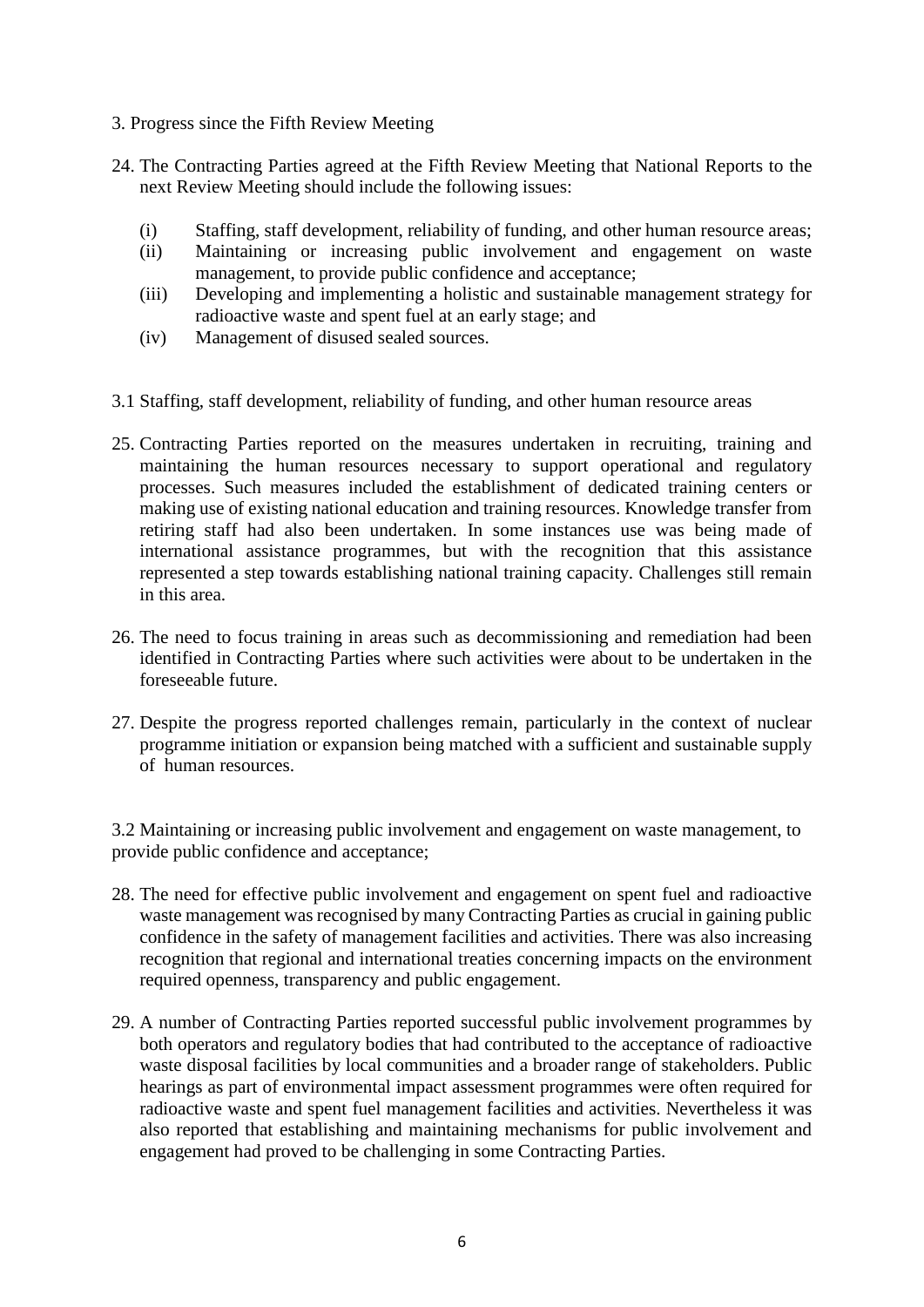3.3 Developing and implementing a holistic and sustainable management strategy for radioactive waste and spent fuel at an early stage

- 30. Many Contracting Parties reported on the development and approval of national policies and implementing strategies relating to the management of spent fuel, radioactive waste and disused radioactive sources. In some instances these were holistic in others focussed on particular issues such as spent fuel, disused radioactive sources or remediation of contaminated sites. A number of Contracting Parties included waste containing enhanced levels of naturally occurring radioactive materials within the policies and strategies.
- 31. A number of Contracting Parties indicated that the decision to reprocess or directly dispose of spent nuclear fuel was yet to be made and that such a decision would influence any decisions on the choice of disposal facility design to be adopted.
- 32. The possibility of shared or regional radioactive waste disposal facilities was still under consideration by some Contracting Parties, but no progress was reported on identification of potential sites for such facilities..
- 33. A number of Contracting Parties identified challenges in implementing national strategies in some instances related to availability of resources, others in respect of broader societal or political acceptance. Some contracting parties noted a challenge with respect to having detailed plans to implement national strategies particularly in cases where there is an intent to expand nuclear programmes.
- 3.4 Management of disused sealed sources.
- 34. Contracting Parties reported on implementation of national strategies for ensuring the safe management of disused sealed sources. Whilst the need for disposal of such sources is recognised, many Contracting Parties still only have arrangements in place for storage.
- 35. Studies had been undertaken in some Contracting Parties to identify solutions including options of returning disused sources to supplier countries or local disposal. Significant reductions in the inventory of disused sources were reported in some Contracting Parties.
- 36. The increased attention on the management of disused sealed radioactive sources has highlighted the need for their disposal as the final management step, in this regard considerations are being given to which disused sealed sources could be suitable for disposal in existing near surface radioactive waste disposal facilities.
- 37. A number of Contracting Parties reported progress in the development of borehole type facilities for the disposal of these sources, an option that was being considered in an increasing number of Contracting Parties. The licensing of borehole facilities for the disposal of disused radioactive sources was identified as an important issue. for some Contracting Parties.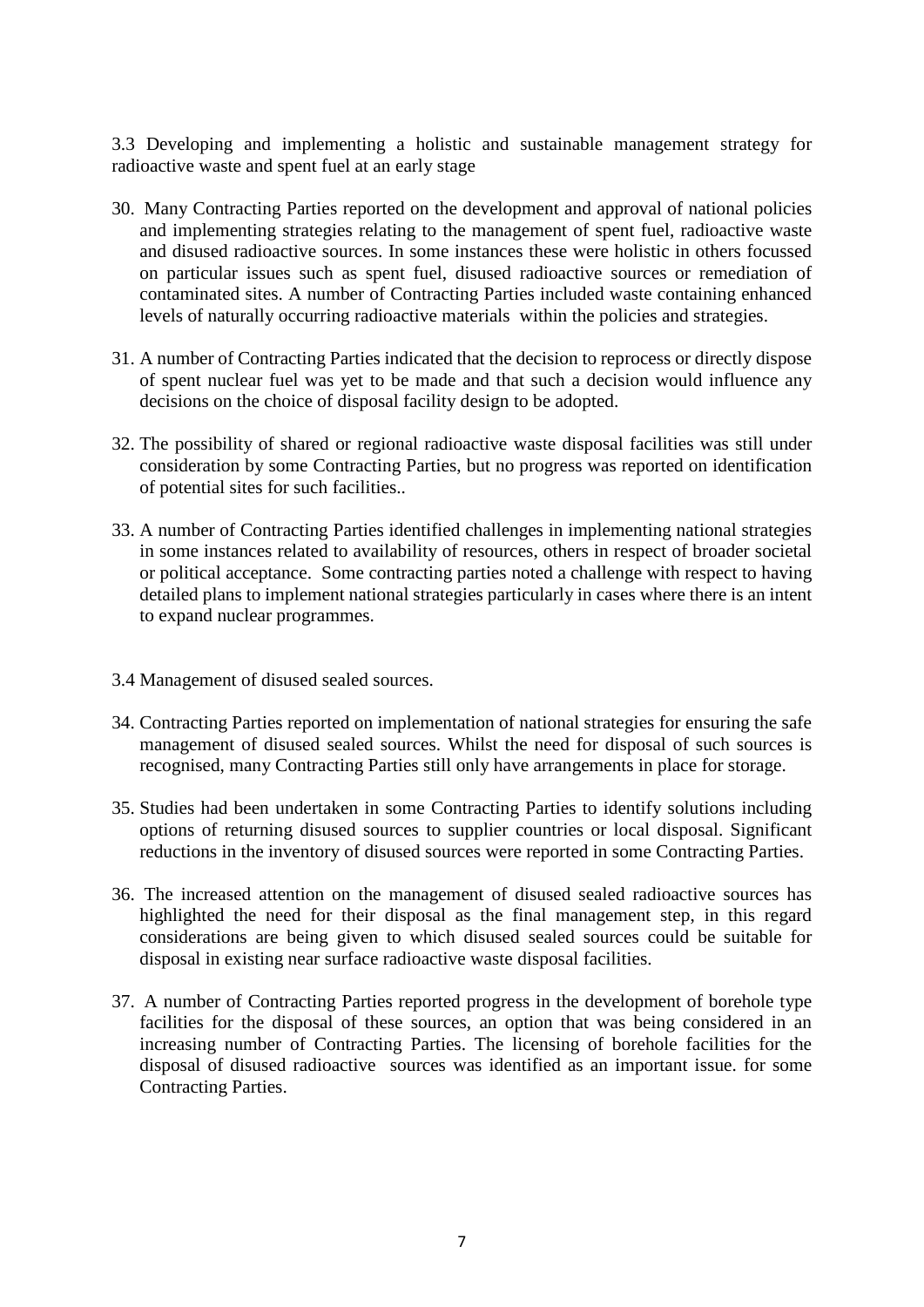## 3.5 Other Highlights of the Country Group Discussions

- 38. Activities related to extending the capacity and or lifetime of facilities for the storage of spent fuel were reported by a number of Contracting Parties.
- 39. A number of Contracting Parties reported on accounting for lessons learned in respect of spent fuel storage from the Fukushima Daiichi accident. In some instances design upgrades have been undertaken.
- 40. The availability of funding for spent fuel and waste management programmes and for decommissioning continues to be a challenging issue raised by Contracting Parties. Such challenges are present in Contracting Parties with operating nuclear power stations and in Contracting Parties where they have been shut down.
- 41. Good progress was reported in the development and licensing of geological disposal facilities in three Contracting Parties, one has issued a licence for construction. A number of other Contracting Parties reported on geological disposal projects, but with uncertainties on time frames and others with defined timeframes.
- 42. Several Contracting Parties reported on challenges in the management of former uranium mining and minerals processing sites. These included the need for treatment of contaminated groundwater and some uncertainty over the timeframes required for such treatment. The engineering strategies to be used for stabilization of mine tailings was a challenge as was the approach for long term institutional control of the closed facilities.
- 43. Regional cooperation in European Union was highlighted by the Contracting Parties involved contributing to harmonized approaches to managing spent fuel and radioactive waste, including through legally-binding directives in the European Union. The obligations of the directives are being transposed into national legislation and national programmes established. Periodic peer reviews are being undertaken of the national framework, the competent regulatory authority, and / or national programmes.
- 44. A number of Integrated Regulatory Review Service (IRRS) missions or follow up missions were requested by many Contracting Parties and carried out by the IAEA. In addition, the IAEA Secretariat was receiving an increasing number of requests for the ARTEMIS peer review service, introduced in 2017. This new service, focusing on national radioactive waste management programmes, had been undertaken in three Contracting Parties. . It was evident during the Sixth Review Meeting that many recommendations from international peer review processes are being implemented and contributing to an enhancement of safety assurance. It was also noted that several Contracting Parties that have hosted an international peer review missions have publically posted their reports and Contracting Parties that are planning on hosting future reviews were encouraged by some Contracting Parties to do the same on a voluntary basis.
- 4. Measures to Improve Safety
- 45. A number of areas were identified for all Contracting Parties where measures to improve safety are planned to be put in place. These measures depend on the nature of waste generating activities undertaken or to be undertaken and the extent and maturity of their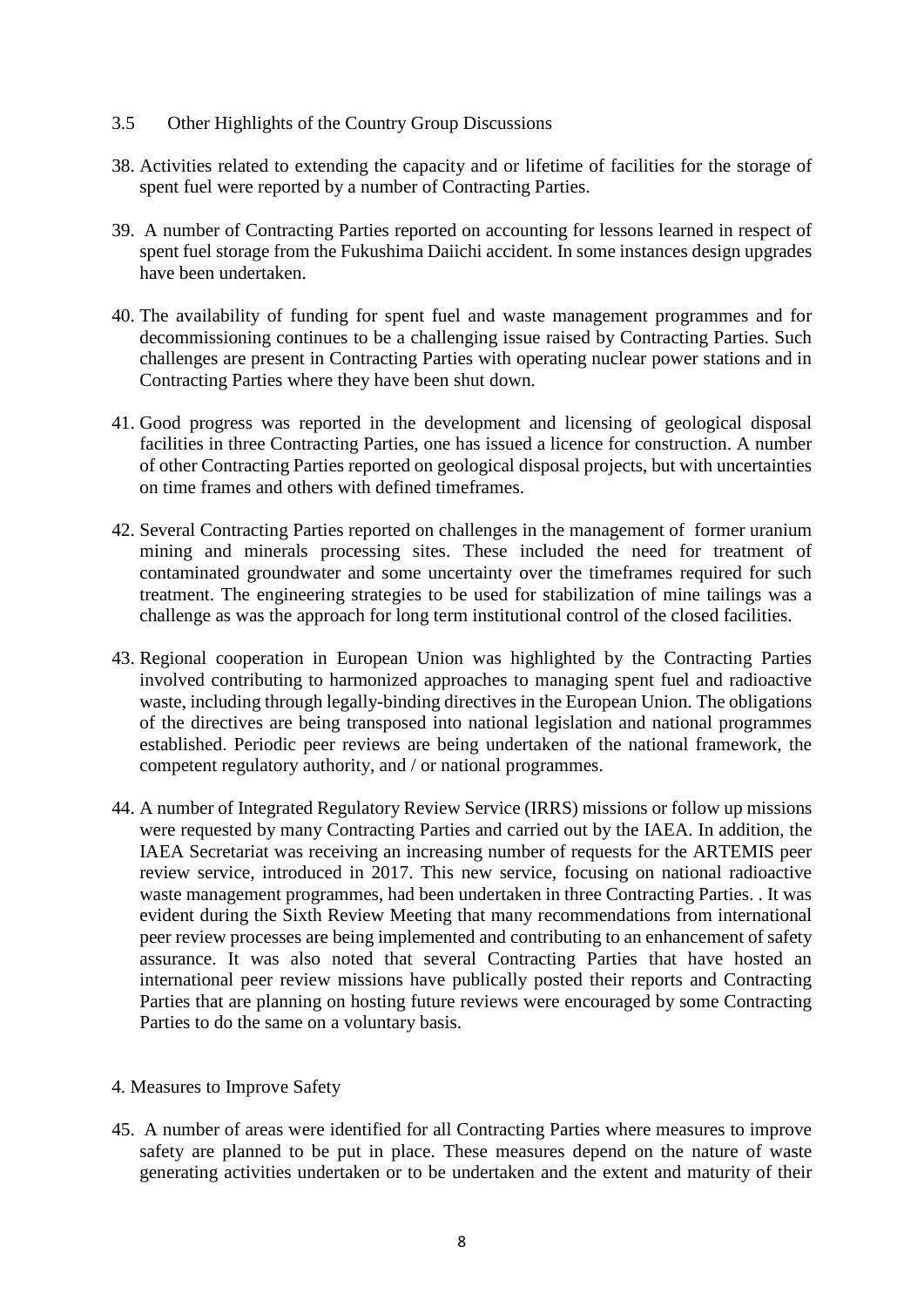national programme. Some of the initiatives that are being implemented are highlighted below.

- 46. A considerable number of Contracting Parties are undertaking improvements to their legal and regulatory frameworks. Particular aspects being addressed include the independence of the regulatory body, the integration of safety and radiation protection aspects, the establishment and administration of decommissioning and waste management funds, release of facilities and sites from regulatory control, closure of disposal facilities, and safety assessment.
- 47. Contracting Parties are also increasing the capacity of their regulatory authorities, improving licensing processes for disposal facilities, improving regulatory inspection programmes and taking measures to reinforce safety culture within the regulatory authorities.
- 48. The undertaking of peer review missions focussed on the legal and regulatory framework and also increasingly on national radioactive waste and spent fuel management programmes is reported by a number of Contracting Parties to be an important measure to improve and assure safety.
- 49. Some Contracting Parties are developing or refining national policies and strategies for the management of spent fuel, radioactive waste and disused sealed radioactive sources through to disposal.
- 50. The returning of disused sealed radioactive sources to supplier countries is being practiced by many Contracting Parties.
- 51. Contracting Parties are establishing strategies for the cradle to grave management of disused sealed radioactive sources, with some emphasis on disposal, including consideration of disposal in existing near surface disposal facilities and the development of dedicated borehole facilities. Some are giving consideration to replacing radioactive sources with alternative technologies, where suitable.
- 52. The returning of spent fuel to supplier countries is being carried out by a number of Contracting Parties.
- 53. Clearance mechanisms are being put in place by some Contracting Parties. These are being based on international safety standards and are giving focus to implementing procedures to assure compliance with clearance levels in place.
- 54. A number of Contracting Parties reported on the development of new facilities for the near surface disposal of low and very low level radioactive waste.
- 55. The undertaking of safety assessment for storage of waste, spent fuel and disused sources was reported by a number of Contracting Parties.
- 56. Safety assessment was also being undertaken by a number of Contracting Parties on disposal facilities. Aspects that were emphasized included the format and content of safety cases (sometimes referred to as safety reports, dossiers, etc.) including the establishment of waste acceptance criteria (WAC).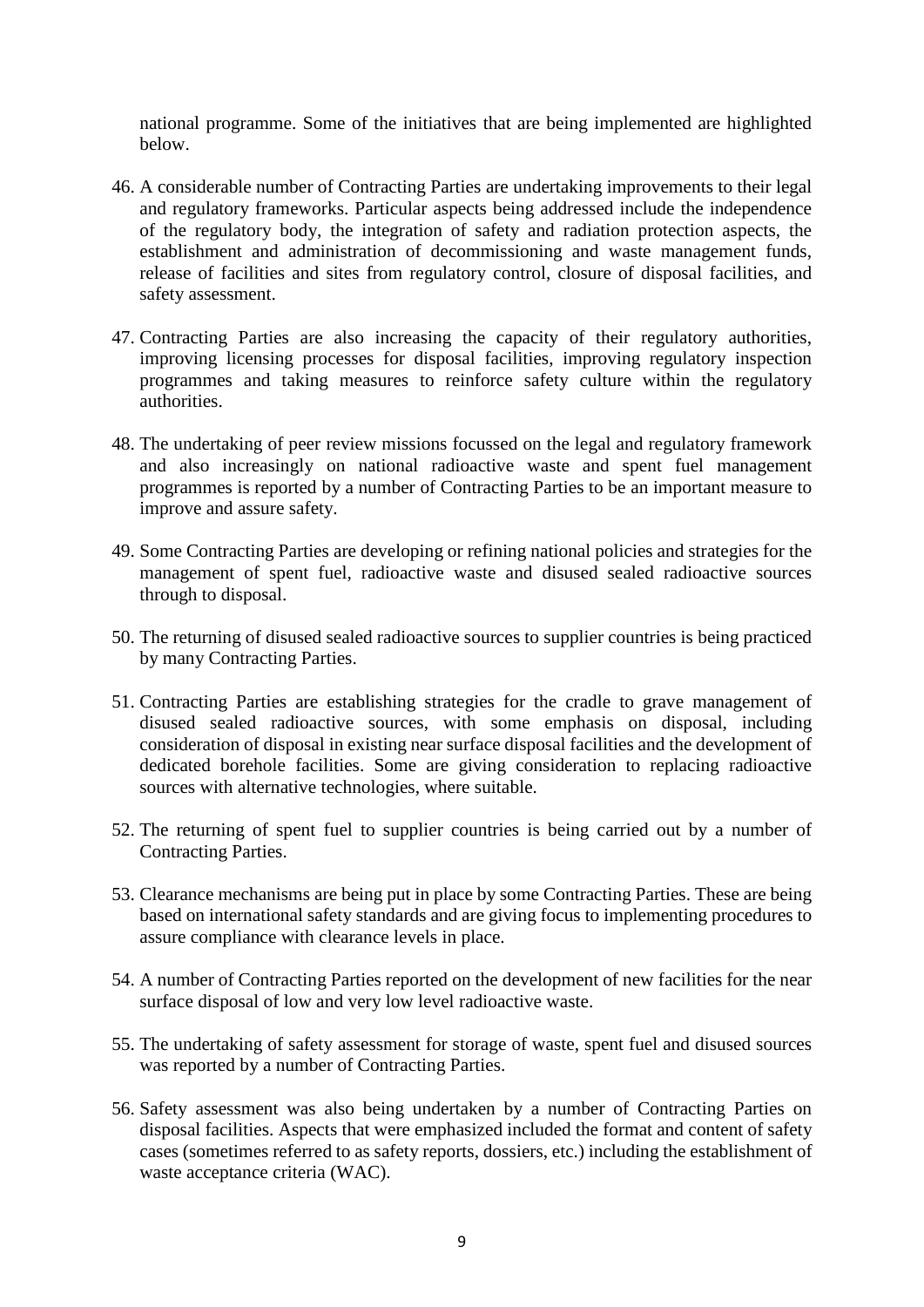- 57. Some Contracting Parties were undertaking clean-up of legacy sites arising from past activities that were not previously adequately controlled and some arising from accidents. Lessons learned from such clean-up activities were also being shared by some Contracting Parties.
- 58. Retrieval and treatment of historical waste was taking place in some Contracting Parties.
- 5. Good Practices and Areas of Good Performance
- 59. The Contracting Parties had previously adopted a revised definition of the concept of *"Good Practice"* at the Second Extraordinary Meeting in May 2014, which was applied at the Fifth Review Meeting. Noting the concerns regarding inconsistent application of the definition at the Fifth Review Meeting, the officers of the Six Review Meeting agreed, ahead of the review meeting, to adhere to a stricter and more consistent application of the definition. This was communicated to the Contracting Parties, by the President during the opening plenary.
- 60. During the Third Extraordinary Meeting held over the period 16-17 May 2017 and, as confirmed during the Organizational Meeting for the Sixth Review Meeting, held over the period 18-19 May 2017, the Contracting Parties agreed that, similar to the approach used during the Seventh Review Meeting of Contracting Parties to the Convention on Nuclear Safety (CNS), the concept of *"Areas of Good Performance"* would be introduced on a trial basis.
- 61. Benefitting from the participation and feedback by the President of the Seventh Review Meeting of Contracting Parties to the CNS, the officers of the Joint Convention 6th Review Meeting agreed on the following definition of the term *"Area of Good Performance"*, to be used during the Sixth Review Meeting of the Contracting Parties to the Joint Convention:*"An Area of Good Performance is a new or enhanced practice, policy or program for a Contracting Party that is commendable and is being implemented. An Area of Good Performance is a significant accomplishment for that Contracting Party, although it may have been undertaken by other Contracting Parties."*
- 62. The President had communicated the definition to all Contracting Parties in a letter dated 17 August 2017. The stricter application of the definition of *"Good Practice"* and the application of the definition of Area of Good performance led to only a limited number good practices being identified during the Country Group Sessions held from Monday 21 May 2018 through Friday 25 May 2018. Some Contracting Parties see merit in the continued use of the concept of *"Area of Good Performance"* along with the concept of *"Good Practice"* in future review meetings, however, there is a need for further discussion on the definitions and their consistent application.
- 63. The *"Good Practices"* identified by the review meeting are indicated below.
	- (i) Significant progress in the establishment of a final disposal facility for spent fuel: a construction licence has been granted and construction has commenced. All stakeholders have been involved in the process of site selection. The decision has been taken with the consent of the local municipality.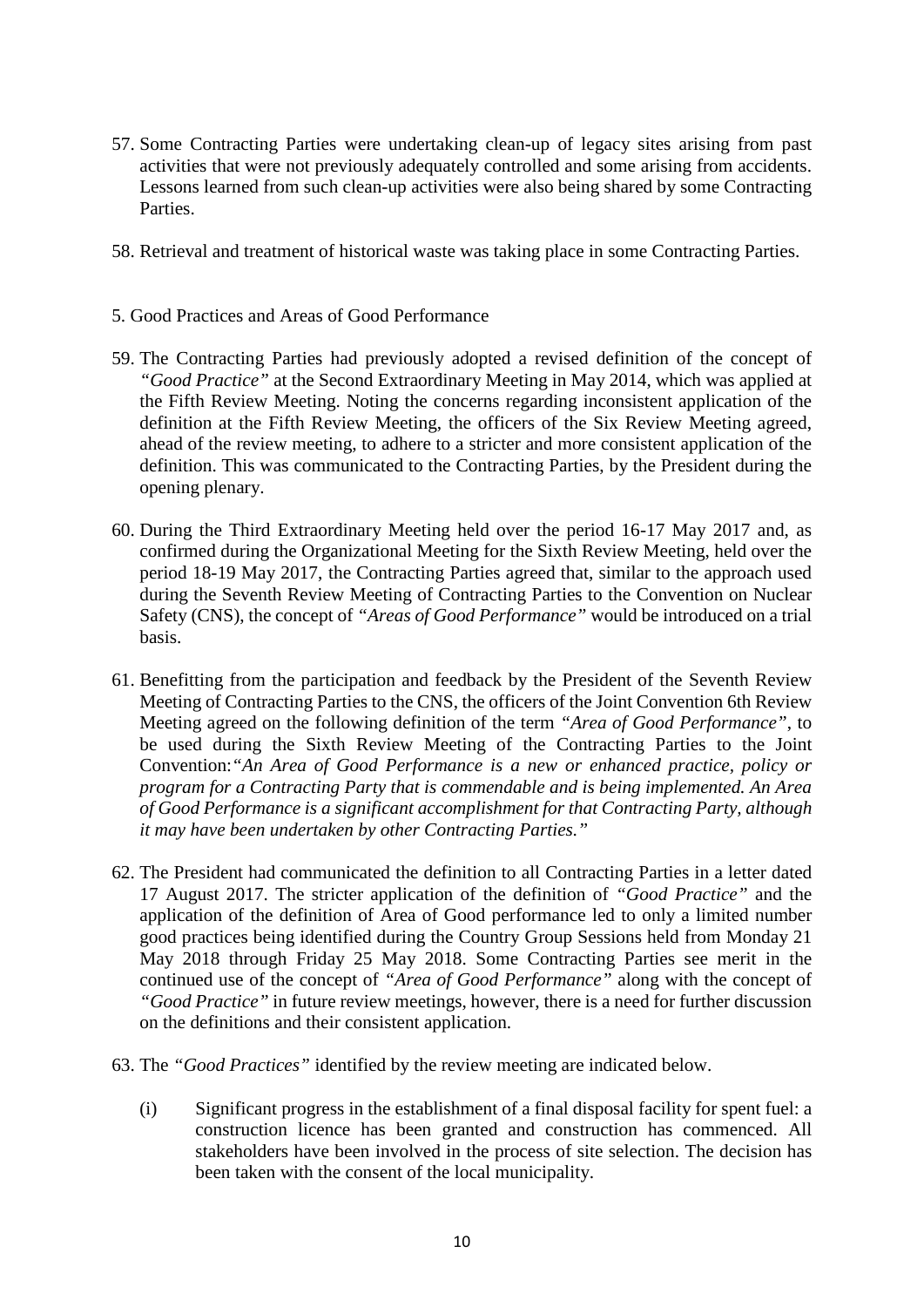- (ii) Completion of a holistic, graded approach to waste management of all waste types, culminating with the recent development of a dedicated VLLW disposal facility as a complement to the overall implementation of the programme.
- (iii) A robust approach to implementing waste management hierarchy has delivered significant benefits for the national programme, particularly regarding the management of LLW which has resulted in major reductions in the volumes of LLW requiring disposal at the LLW repository, thereby extending the lifetime for the facility by a hundred years.
- (iv) A centralized storage facility for treatment and long-term storage of disused sealed radioactive sources.
- (v) Openness and transparency public involvement in a national regulatory oversight process through reporting on an annual basis independently from any licensing process.
- (vi) Establishment of a consultative forum at each licensed site composed of regulator, regulatory expert organization, local residents, experts recommended by the local residents and local governments.
- 64. The Review Meeting identified a number of *"Areas of Good Performance"* in all Contracting Parties. These were identified in most areas of spent fuel and radioactive waste management and in regulatory control and public engagement.
- 6. Overarching Issues
- 65. The Country Groups identified overarching issues resulting from cumulative discussions throughout the first week. The Contracting Parties highlighted these areas on Overarching Issues during the closing plenary, some addressing a number of topics.
- 66. **Implementation of national strategies for spent fuel and radioactive waste management.** As reported above most Contracting Parties have undertaken further development of national policies and strategies and good progress has been made. Nevertheless as more attention has been given to developing and implementing strategies a number of particular issues have been identified needing further consideration.
	- (i) As existing radioactive waste storage and disposal facilities receive waste and the difficulties in developing new facilities remain, there is a need to ensure adequate capacity will be available and to put in place efforts to reduce the volumes of waste generated. Use of clearance, reuse and recycling programmes can contribute as can efforts to optimize national radioactive waste management and disposal programmes. The timely availability of waste disposal capacity is also of high importance for the planning and funding of decommissioning programmes.
	- (ii) The linking of radioactive waste classes with disposal options is an important part of national radioactive waste management policy and strategy and a clear and defined approach to classification is considered important. International standards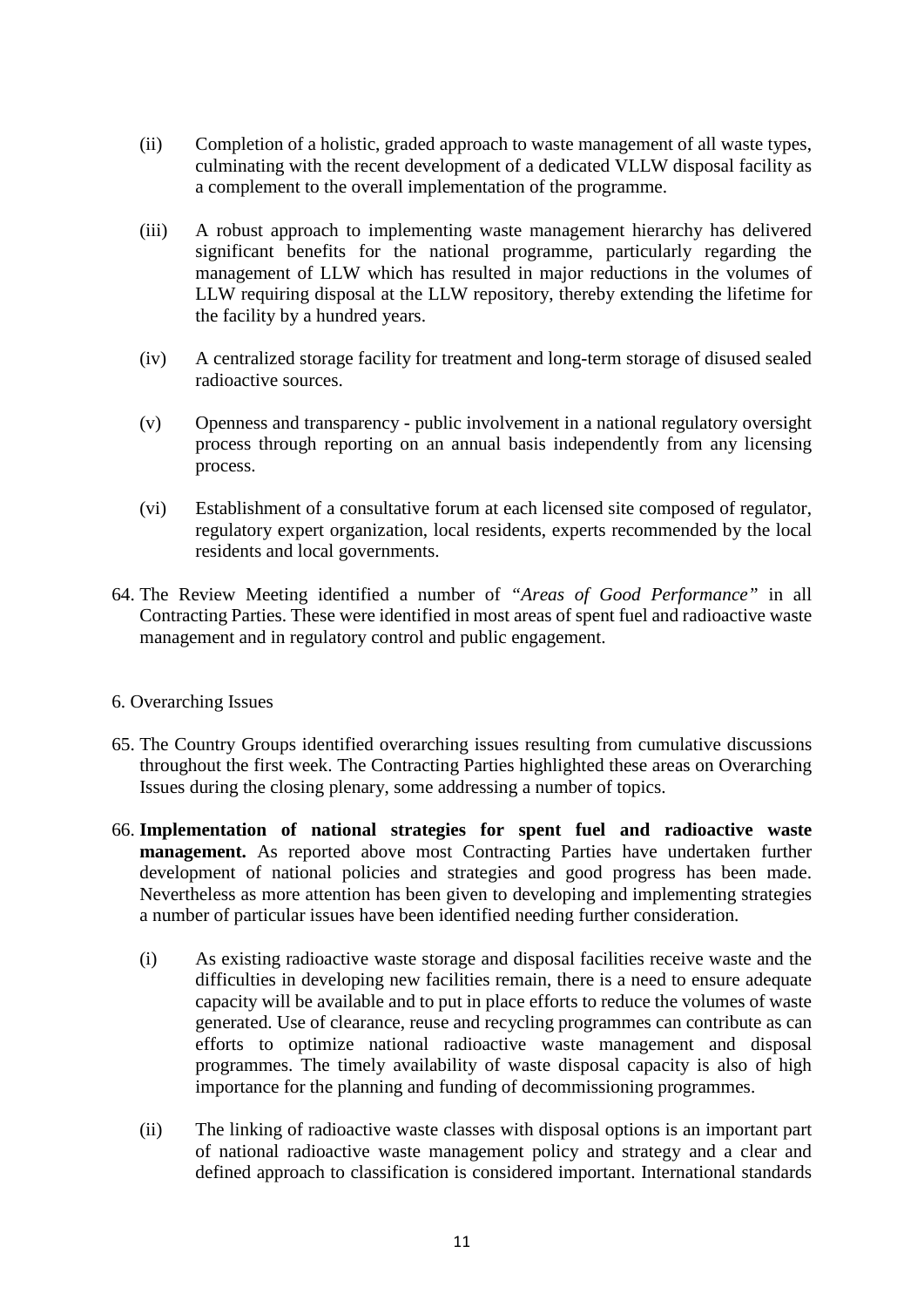for radioactive waste classification and clearance criteria exist and work has been undertaken by a number of international organizations in this area to assist reporting to different international conventions and regional legal instruments. Some Contracting Parties indicated further harmonization in this area would be beneficial through the IAEA's existing processes

- (iii) The adoption of a graded approach within national radioactive waste management programmes could have advantages in deciding on optimal approaches that provide the necessary high level of safety.
- (iv) In some national programmes, particularly in legacy situations, consideration has been given to disposal options at the site of generation. In this regard a holistic consideration is needed of safety, economic, regulatory, environmental and broader societal and political implications. The various implications and views on such an approach would benefit from broader international consideration.
- (v) Whilst national policies and programmes are focussed on prediction of waste and spent fuel to be generated within the foreseeable future, experience has shown that national policy and strategy should also give some consideration to waste that may arise from accident situations and contingency arrangements made in national emergency planning and preparedness.
- 67. **Safety implications of long term management of spent fuel.** All Contracting Parties in which spent fuel is generated address its long term management until disposal, within national policy and strategy. Actual arrangements within national programmes are influenced by the scale of the nuclear industry within the country, the maturity of the national programme, nuclear fuel supply contractual arrangements and many economic, social and political factors. Despite the various influencing factors Contacting Parties agreed the importance of understanding the safety implications of long term spent fuel management decisions and the need to further such understanding.
	- (i) National programmes for long term management of spent fuel can involve direct geological disposal of the spent fuel or reprocessing and disposal of the resulting high level waste arising from reprocessing. Milestones are generally set within the programmes for the steps involved in developing disposal facilities such as site identification, site characterization, site approval, design development, design approval, excavation/construction, commissioning, operation and closure. These steps often involve complex programmes that need to be supported by clear safety arguments and supporting research programmes. Approaches to retrievability and operational safety remain of interest. A common understanding of these processes would be of great benefit as would feedback of experience that is being gathered with these processes.
	- (ii) In view of the timeframes being experienced with geological disposal programmes, uncertainties still persist over the timeframes for which storage of spent fuel will be necessary. These uncertainties make it difficult to set storage facility design lifetimes, to predict the necessary storage capacities required and to assure the adequacy of funding provisions. These uncertainties also have to be incorporated into safety cases and evaluated for regulatory approval. To date some instances have been identified where problems have arisen with degradation of spent fuel over time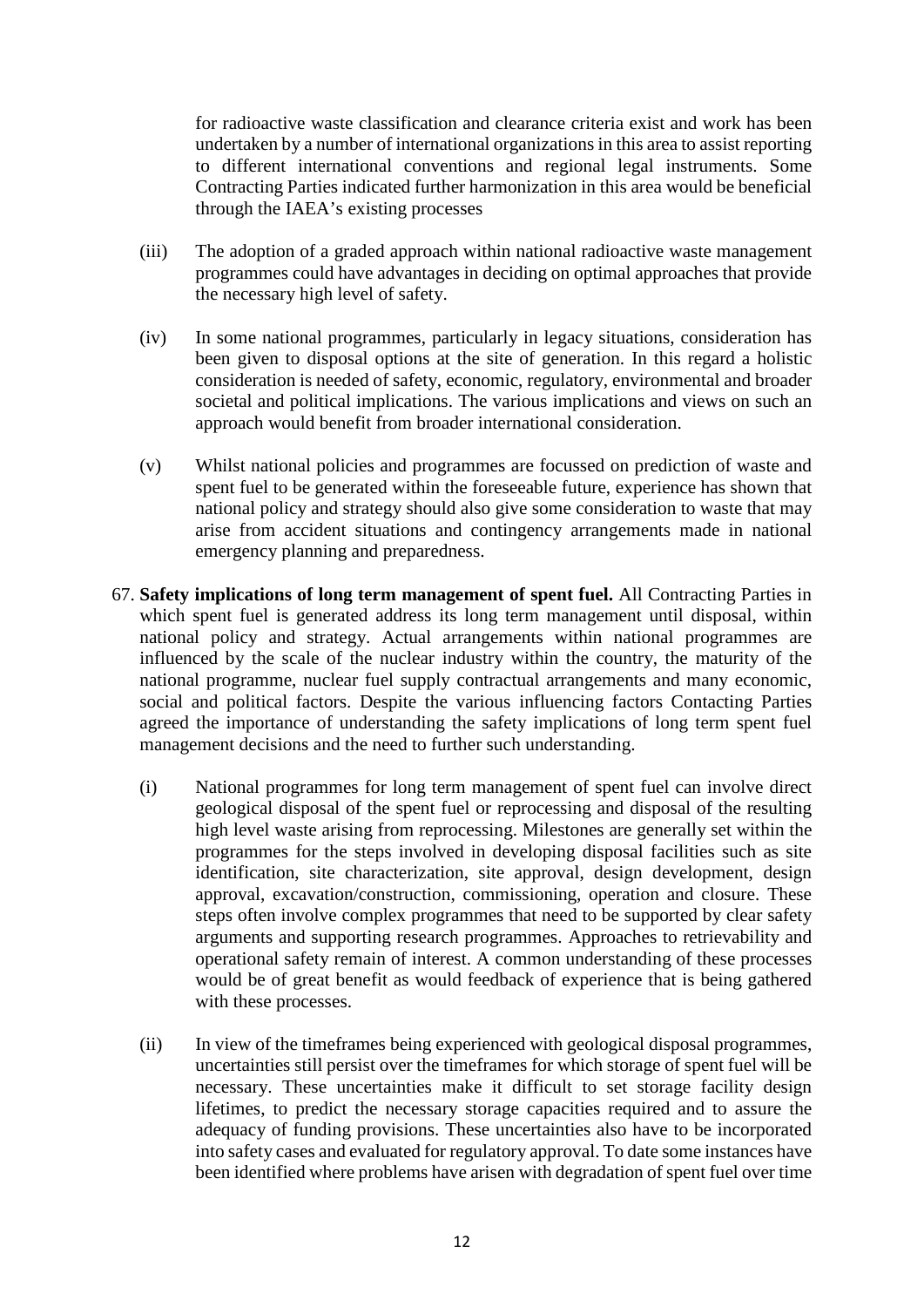and the implications for safety, such as ageing management need to be carefully considered in the decisions over delaying disposal over longer time periods.

- (iii) In addition to uncertainties over storage time frames, delays in making decision on whether to reprocess or not have safety implication both for storage and disposal facility design. Both these uncertainties present challenges in the design, operation and licensing of facilities and in particular give rise to difficulties in the establishment and approval of waste acceptance criteria for both storage and disposal.
- 68. **Staffing, staff development, funding and other Human Resources areas.** Whilst the responsibility for the safety of radioactive waste management is primarily that of the waste generator, national radioactive waste management programmes require a degree of national capabilities to be in place. The availability of the scientific, engineering and legal skills necessary to implement and regulate national programmes requires educational and training provisions to be in place. Specialist scientific disciplines need to be available and research capabilities are required. Bearing in mind the timeframes associated with the development, operation and closure of radioactive waste management facilities, in particular storage and disposal facilities this matter of human resources is of fundamental concern to all Contracting Parties. Understanding of the necessary skills base and experience in maintaining such skills remains an ongoing area of interest to all Contracting Parties. The availability of sufficient financial resources remains a challenge for many spent fuel and radioactive waste management programmes, and is particularly important for the back-end activities of decommissioning and disposal. The availability and feedback of knowledge and experience on costing and financial provision for both back-end activities and legacy situations is of considerable value.
- 69. **Strengthening regulatory effectiveness to meet the challenges associated with the implementation of national strategies.** Fundamental to assuring the safety of spent fuel and radioactive waste management facilities and activities is the establishment and maintenance of an effectively independent and competent regulatory function. Contracting Parties identified a number of aspects related to this matter that are in need of further and ongoing consideration.
	- (i) Experience has shown that licensing processes for radioactive disposal facilities and in particular for geological disposal facilities are complex and often carried out over very long timeframes. Such processes during the conceptualization and prelicensing stages can also have uncertainties. The feedback and dissemination of information from Contracting Parties with experience with such licensing processes would be of considerable benefit for all Contracting Parties engaged in or contemplating licensing disposal facilities.
	- (ii) A fundamental aspect of the regulatory process is to ensure that risk is managed. Removing of sites and facilities from regulatory control at some point in time following closure of the facility is a challenge. This is particularly challenging in respect of radioactive waste from mining and minerals processing facilities and activities. There would be considerable benefit in further exchange and discussion of this matter at an international level.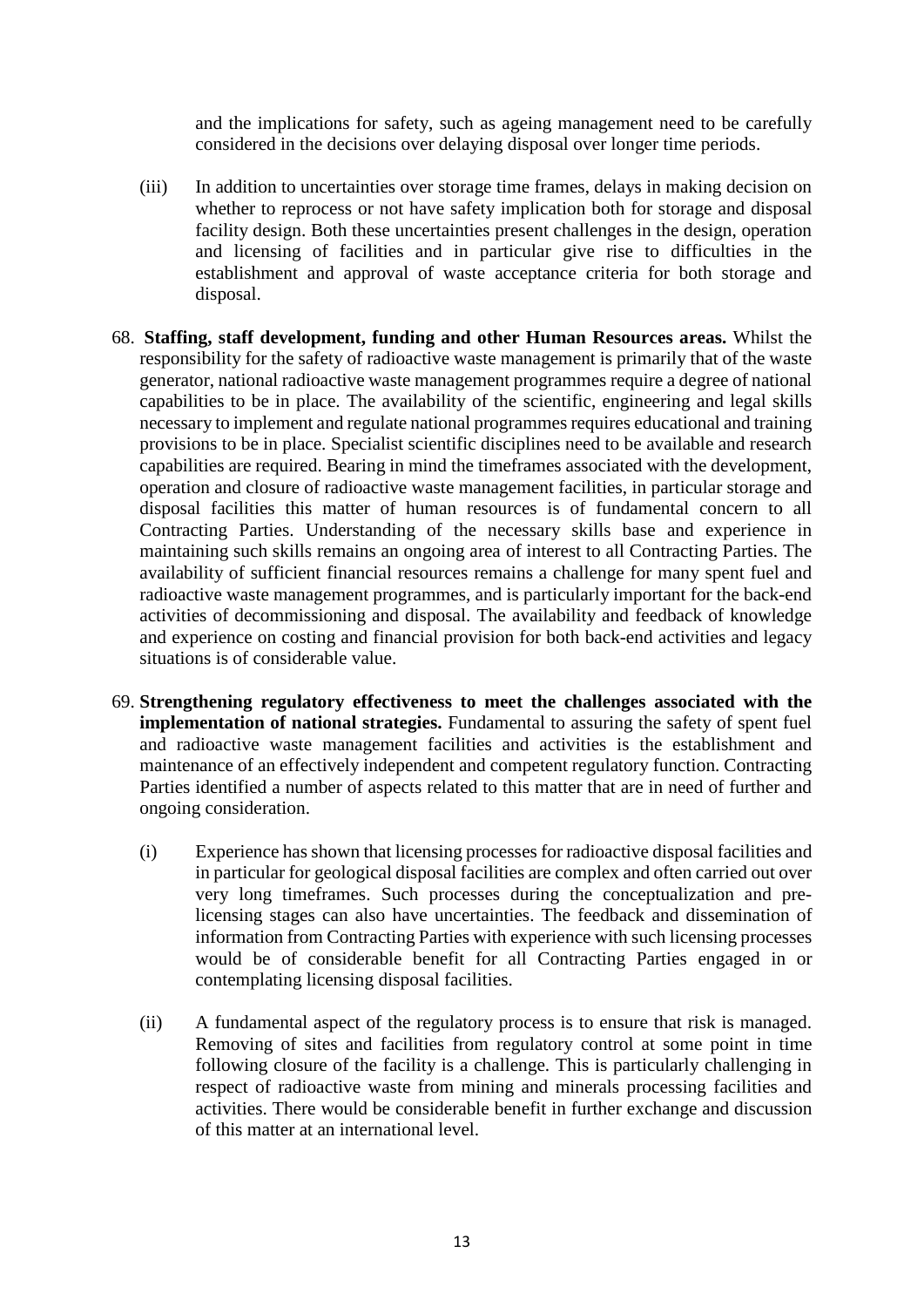- (iii) Contracting Parties acknowledged the importance of safety culture for all the organizations involved in the management of spent fuel and radioactive waste whether involved with design, construction and operation, providing research services or exercising regulatory control. The regulatory authorities can have an overall influence in this regard and Contracting Parties expressed an interest in gathering feedback of experience gained in this regard.
- (iv) The independence of the regulatory function continues to be a topic of interest to many Contracting Parties, both in terms of structural / administrative dimensions and in capacity. Insights into approaches adopted in this regard and challenges to establishing and maintaining regulatory independence would be of great interest.
- (v) Maintaining credibility of the regulatory function was considered by Contracting Parties to be important. Independence is a contributory factor in this regard but also is public confidence in the regulatory function which can be enhanced by engagement with the public. Some Contracting Parties have experience in this area and there would be benefit in such experience being shared more broadly.
- 70. **Linking long term management and disposal of disused sealed radioactive sources.**  The management of disused sealed radioactive sources was highlighted for further consideration by Contracting Parties at the Fifth Review Meeting of the Joint Convention and was reported upon extensively at the Sixth Review Meeting. Such consideration has focused attention on reducing inventories of disused sources in storage and on the disposal of disused sealed radioactive sources and two particular aspects of disposal were identified. The first was the suitability of near surface disposal for disused sources, in particular the identification of which sources are not suitable for disposal in near surface facilities and the second was borehole disposal facilities for disused sources. Several Contracting Parties reported on borehole disposal projects. There is considerable interest for experience feedback on these two topic areas.
- 71. **Remediation of legacy sites and facilities** Many Contracting Parties are dealing with legacy situations arising from activities undertaken some decades in the past and from accident situations. Considerable progress has been made in undertaking remediation activities, but challenges remain. Remediation activities have identified challenges such as the quantification of potential radiological impact, the determination of optimal remediation actions, the provision of funding and the application of legal and regulatory processes. The further exchange of experiences in this area would be of considerable benefit.
- 72. **International and regional cooperation.** Contracting Parties generally agree on the benefits of international exchange and cooperation in achieving a high level of safety in the management of spent fuel and radioactive waste. The establishment of international safety standards, the undertaking of international peer reviews and the broader exchange of knowledge and experience have proven to be invaluable. Feedback of experience from engagement in international cooperation activities and the consideration of ways in which to improve and optimize such activities would be welcome.
- 73. Some of the overarching issues had been identified in the previous review meeting and discussed at the Sixth Review Meeting. This discussion had indicated that implementation of measures to address them remained a challenge for many Contracting Parties. Other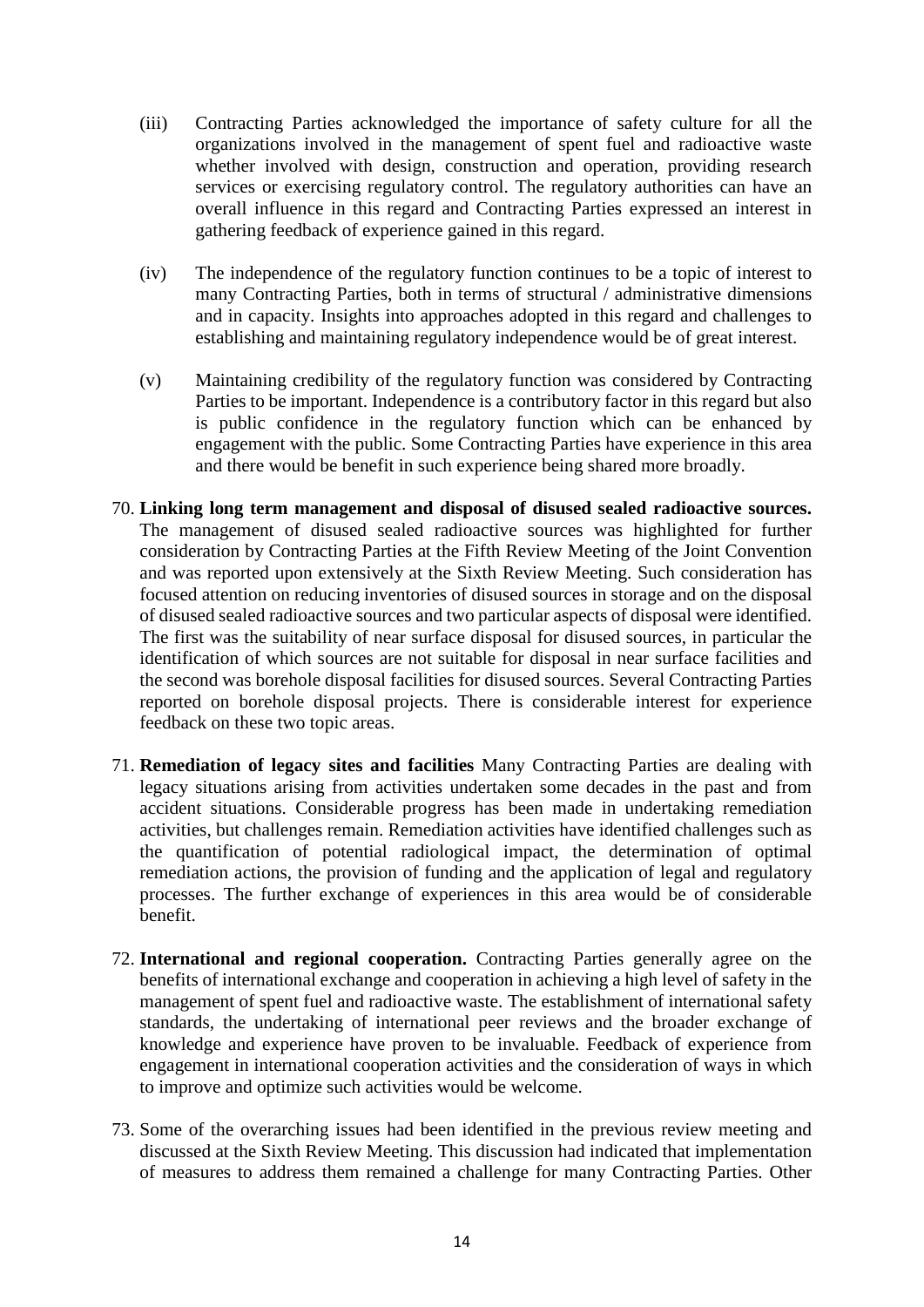overarching issues had not been given particular focus previously and it was considered important to identify the measures being implemented to address them. From discussions during the Review Meeting the Country Group Chairs had identified which of the issues were most broadly discussed across the groups and these had been considered to be important for the next Review Meeting. These factors were taken into consideration in selecting issues to be given focus at the next Review Meeting together with issues important to Contracting Parties with no nuclear power programmes. The Contracting Parties agreed that National Reports for the next Review Meeting should address, as appropriate, the actual measures that have been taken in implementing the following issues.

- (i) Implementation of national strategies for spent fuel and radioactive waste management
- (ii) Safety implications of long term management of spent fuel
- (iii) Linking long term management and disposal of disused sealed radioactive sources.
- (iv) Remediation of legacy sites and facilities
- 7. Outcome of the Open Ended Working Group
- 74. The outcome of the Open Ended Working Group was presented by Vice-President Geoff Williams. He reported that the group had met on four evenings from 22 to 25 May and had held extensive discussions on the six proposals put forward to the meeting. It had proven difficult to achieve consensus on the proposals for changing guidelines to the Joint Convention Procedures.
- 75. The discussions in Plenary resulted in four of the amended proposals, which were presented to Contracting Parties being approved.
- 76. The Plenary was requested to reconsider a proposal upon which there was no consensus concerning the roles and responsibilities of the co-ordinator during the review meeting, specifically '*The Country Group officers should endeavour to work together during the Review Meeting to ensure the efficient functioning of their Country Groups. Cooperation may include allocation of workloads to ensure the best use of resources. For example, in the past in some Country Groups, the co-ordinator has assisted the rapporteur in fulfilling their responsibilities. In addition, Country Group officers are strongly encouraged to discuss before and during the Review Meeting ways their can coordinate their effects to ensure a successful outcome of the peer review process in their respective Country Group*'. The proposal was discussed in plenary but there was no consensus.
- 77. A proposal to address the country group officers election process during the Organizational Meeting, on which consensus had not been achieved during the meeting of the Open Ended Working Group was introduced to the plenary. The need for clarity, certainty and fairness in this process had been recognised, but there was not agreement on the exact mechanism of the process. This proposal was considered to be urgent for the next Review Meeting. During discussion on this point it was also requested that the election process should consider geographical distribution. The UK and the USA made a proposal to the Review Meeting on a process to select Country Group Officers. The proposed procedure was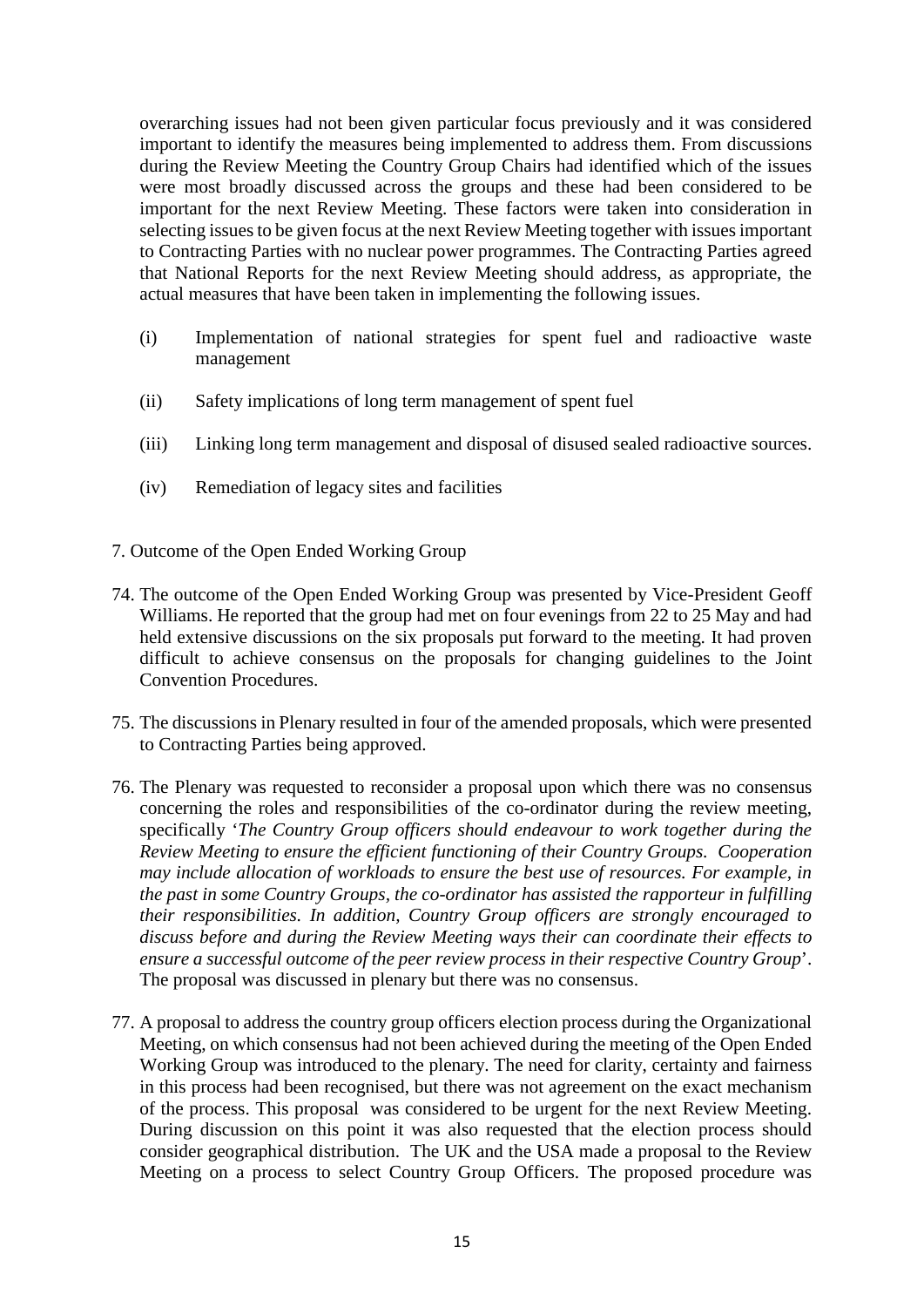presented in detail and was discussed extensively,. Different views were expressed including that such a procedure would be helpful for future Organizational Meetings, but also concern was expressed over the complexity of the proposal and the need for more time to consider all its implications. The proposal was supported by a number of Contracting Parties, but some other Contracting Parties wished to give further consideration to the matter. On the basis of all the discussion, the President concluded it was unlikely to achieve consensus. He proposed that the Secretariat should develop a draft process for election of officers that takes into consideration existing practice and the discussions at the Review Meeting. He further suggested that the Secretariat should circulate the draft process in the note circulated to Contracting Parties announcing the Organizational Meeting for the Seventh Joint Convention Review Meeting, indicating that it will be considered together with any other processes used for the election of officers to similar conventions for which the IAEA is the depository. The Organizational Meeting should then consider and decide on how to take the matter forward. This proposal from the President was agreed by the Contracting Parties.

- 78. The Contracting Parties in Plenary recommended the following text appear in this Summary Report: *It is recommended that each national report should highlight the significant changes from the previous national report.*
- 79. The Contracting Parties accepted the recommendation from the OEWG that those Contracting Parties interested in submitting proposals are encouraged to do so no later than thirty days before the start of the Review Meeting, to allow other Contracting Parties sufficient time to review proposals. This recommendation does not preclude the submission of proposals within thirty days before the start of the Review Meeting; or the submission of proposals during the Review Meeting; or changes to submitted proposals.
- 80. The Contracting Parties accepted the recommendation from the OEWG that the submission of National Reports in electronic form only to the secure website is an acceptable practice.
- 81. The Contracting Parties accepted the recommendation from the OEWG that the Sixth Review Meeting of the Joint Convention request the IAEA Secretariat to ask the CNS for approval to share the report to be presented to the CNS on its findings regarding video conferencing.
- 82. Vice President Geoff Williams reported that in view of the difficulties experienced in achieving consensus on proposals to make changes to the Joint Convention Procedures, the Open Ended Working Group had discussed mechanisms to address procedural process issues in a holistic manner and these discussions are recorded in the Chairman's Report of the Open Ended Working Group (Annex 1).
- 83. Australia put forward a proposal to the Plenary to convene an Extraordinary Meeting. The proposal was amended, recognising the discussion related to the need for clarification on the scope of the proposal. The amended proposal is: To convene an Extraordinary Meeting with the view to discuss possible ways to improve procedural mechanisms of the Joint Convention, taking into account the growing number of Contracting Parties to the Joint Convention, and with the view to identify and eliminate technical discrepancies between existing procedural documents of the Joint Convention. Excluded from the proposal are any changes to the articles of the Joint Convention itself. The proposal was that all recommendations arising from the Extraordinary Meeting can only be adopted by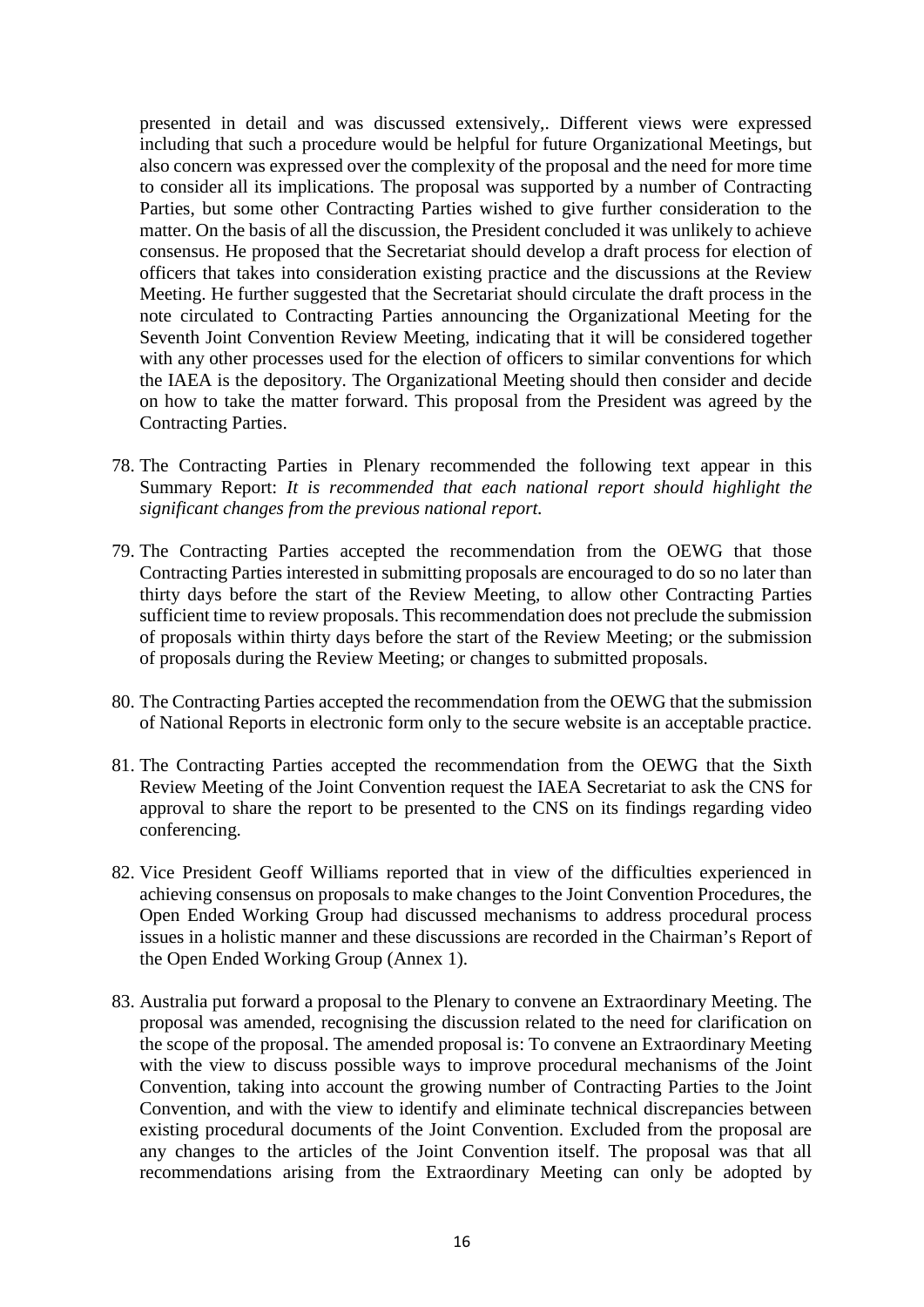consensus. Noting that Rule 42, Extraordinary Meetings para 2..." *The Secretariat shall prepare, in consultation with the President of the most recent Review Meeting, the provisional agenda for the Extraordinary Meeting, taking into account any specific matters referred to in the request for the meeting...*" The President assisted by the Secretariat agreed to develop the provisional agenda to be submitted to the Contracting Parties for their agreement within six months. Following these considerations a number of Contracting Parties emphasized the importance of any decisions at the Extraordinary Meeting being decided by consensus and that this would be their expectation. On this basis the proposal was agreed by consensus.

- 84. The Chairman's Report of the Open Ended Working Group' is provided as an Annex 1 to this Summary Report.
- 8. Conclusions
- 85. The Review Meeting identified that good progress is being made in many areas of spent fuel and radioactive waste safety. In adopting measures to increase safety challenges are often identified and the Joint Convention is increasingly creating awareness of these challenges and providing a forum for exchange of knowledge and experience in overcoming them.
- 86. Since the last review meeting, in May 2015, the number of contracting parties to the Joint Convention had increased from 69 and with the recent addition of Mexico the number of Contracting Parties are now 78. The president noted that as encouraging as this was, it must however be recognised that a number of IAEA Member States are not yet Contracting Parties to the Joint Convention. Included among these are some Contracting Parties to the Convention on Nuclear Safety and several States that have issued expressions of support for the Code of Conduct on the Safety and Security of Radioactive Sources. The President emphasized the need for Contracting Parties to collectively increase efforts to encourage those IAEA member states who are not yet Contracting Parties to the Joint Convention to become party to the Convention.
- 87. Constructive discussions and sharing of knowledge took place in a frank and open manner and Contracting Parties recognized the importance of the Joint Convention peer review process. However, the Contracting Parties noted that a robust peer review process requires full and active engagement by all Contracting Parties and that measures to increase further participation are encouraged.
- 88. Three Contracting Parties did not provide National Reports to the Joint Convention Review Meeting, did not participate in the questions and answers process, and did not attend the Review Meeting. The Convention recently entered into force for Mexico a short time before the Review Meeting and although a report was not written a presentation was made and Mexico participated in the Review Meeting.
- 89. IAEA peer review missions are being widely used and are regarded as an effective process to strengthen the national framework and infrastructure for nuclear and radiation safety. Contracting Parties acknowledged the importance of hosting such missions on a regular basis and were encouraged by some Contracting Parties to make the results of these missions publicly available. The voluntary nature of relevant national decisions was underlined.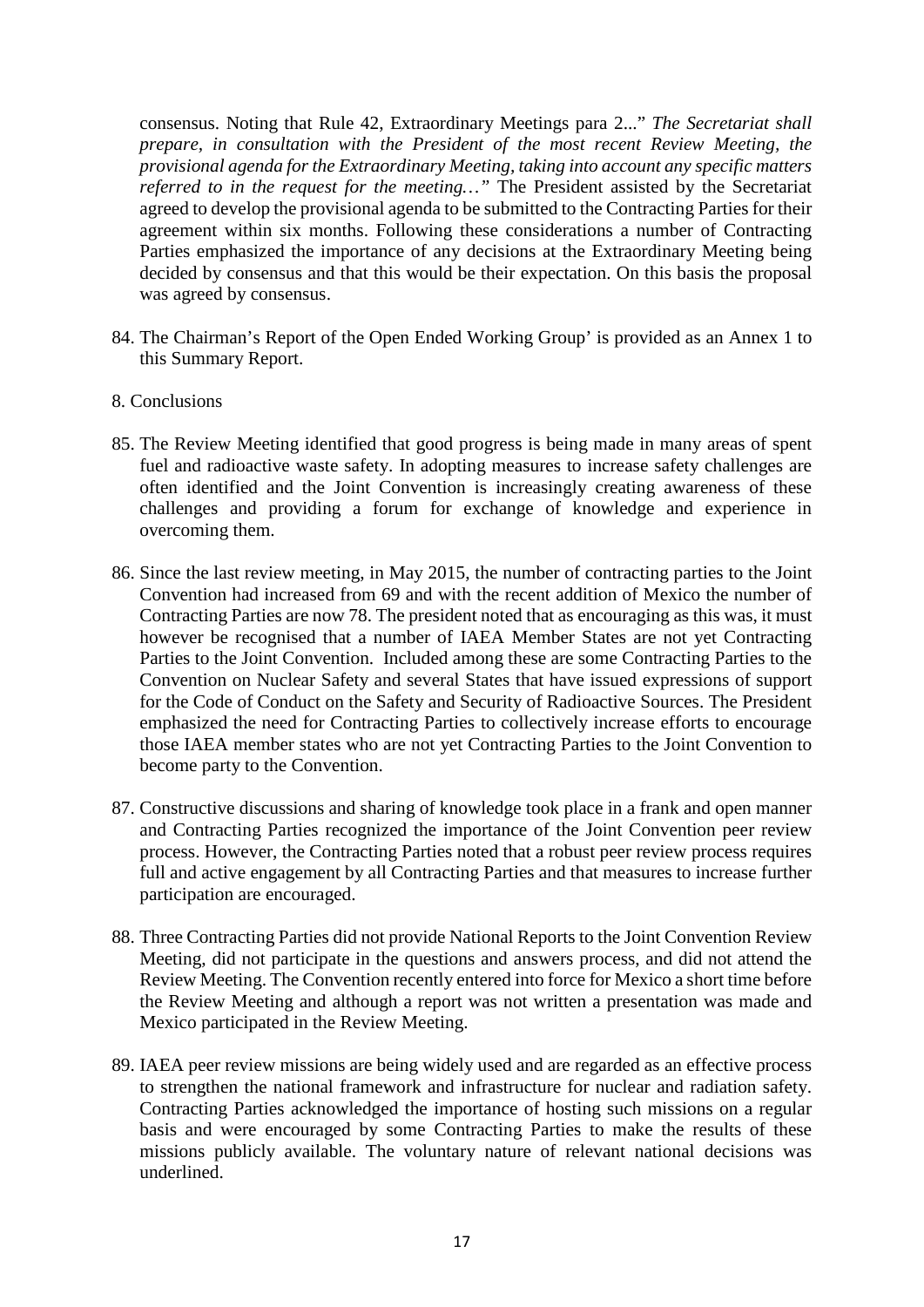- 90. The Contracting Parties decided by consensus to hold an Extraordinary Meeting prior to the Organisational Meeting of the Seventh Review Meeting.
- 91. The Contracting Parties agreed that National Reports for the next Review Meeting should, as appropriate, address the following:
	- (i) Implementation of national strategies for spent fuel and radioactive waste management
	- (ii) Safety implications of long term management of spent fuel
	- (iii) Linking long term management and disposal of disused sealed radioactive sources.
	- (iv) Remediation of legacy sites and facilities
- 92. The Contracting Parties agreed to hold the Seventh Review Meeting of the Parties at IAEA Headquarters in Vienna, Austria, on 24 May to 4 June 2021 .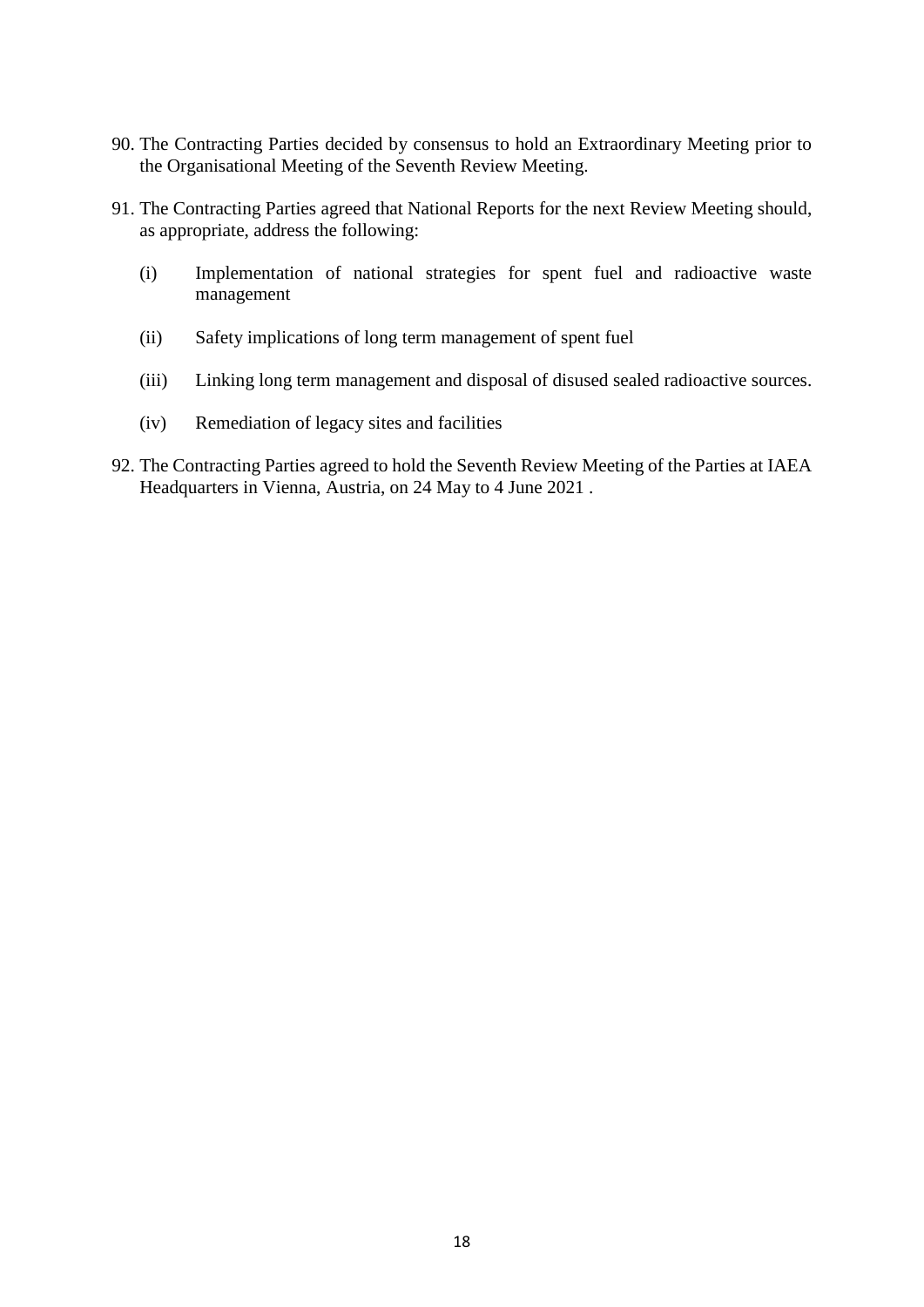#### **Annex 1**

## **Chairman's Report**

of the Meeting of the Open-Ended Working Group (OEWG) of the Sixth Review Meeting of the Joint Convention

May 22-25, 2018

#### **Introduction**

On 22 May 2018 at 18:00, the Vice President of the Sixth Review Meeting of the Joint Convention, Mr. Geoff Williams (Australia), opened the Open-Ended Working Group (OEWG) session as Chairman. He indicated that six proposals had been received and were to be discussed over the coming days. The Chair reminded the participants of his statements made in the opening plenary session and the process to be followed.

The agenda was updated daily and approved.

The working method as recalled by Mr. Williams was as follows:

- Presentation of the proposal;
- Discussion by the participants;
- Summary of the main outcomes and substance of the recommendations, if a consensus could be reached;
- Adoption of recommendation wordings to be proposed for approval during the plenary on Monday 28 May 2018.

The meeting met formally over four days and discussed the following proposals:

### **Proposal JC/RM6/OEWG/P01 submitted by USA, UK and Australia**

• Improving the format and summary of changes from the last National Report

#### **Proposal JC/RM6/OEWG/P02 submitted by USA**

• Roles and Responsibilities of the Co-ordinator during the Review Meeting

### **Proposal JC/RM6/OEWG/P03 submitted by USA and United Kingdom**

• Country Group Officers Election Process during the Organizational Meeting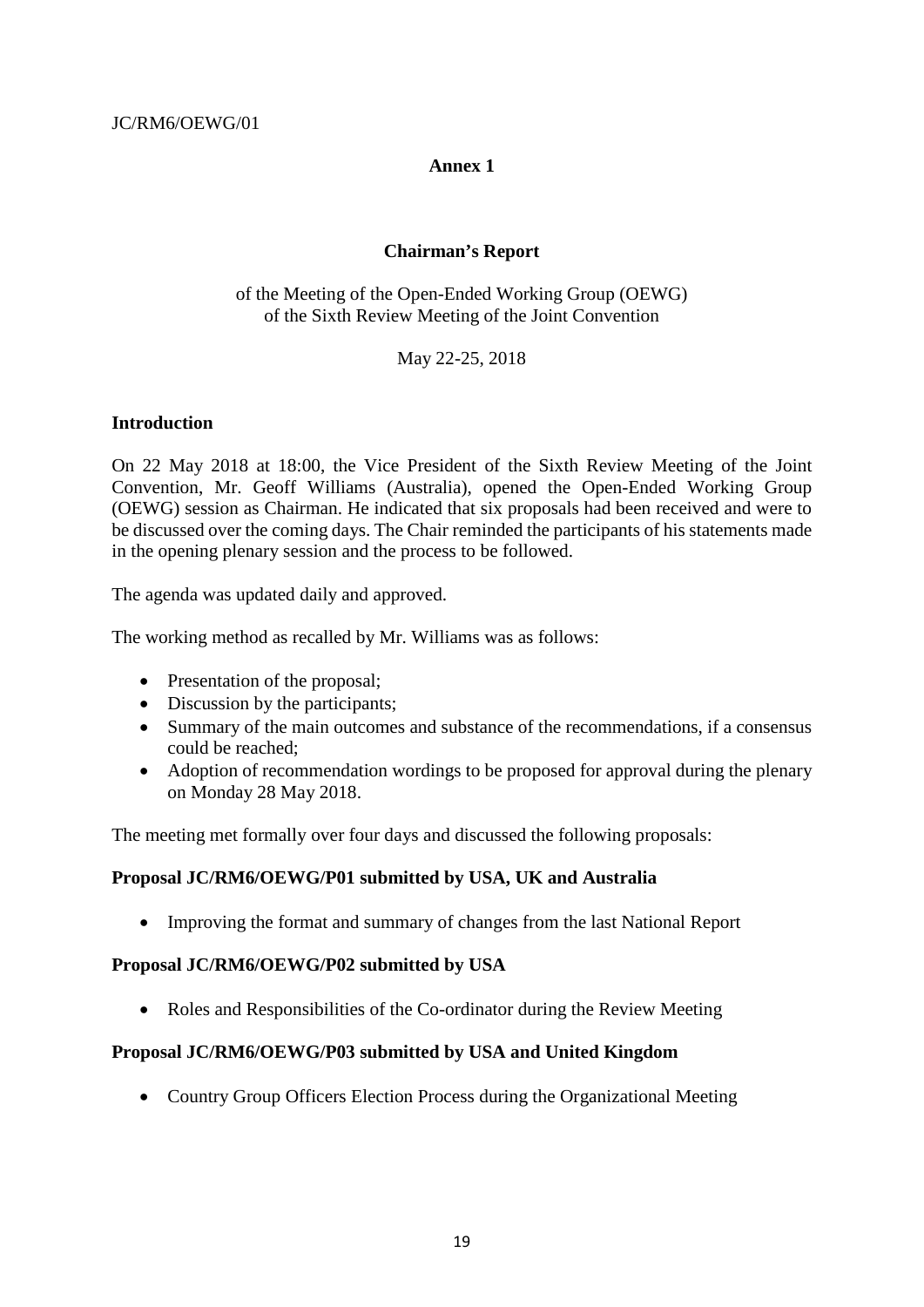## **Proposal JC/RM6/OEWG/P04 submitted by Australia**

• Setting a deadline for the submission of OEWG proposals to the Secretariat for consideration during a Review Meeting

## **Proposal JC/RM6/OEWG/P05 submitted by Canada**

• To remove the requirement for Contracting Parties to submit one hard copy of their National Report to the Secretariat

### **Proposal JC/RM6/OEWG/P06 by Canada**

• Request the IAEA Secretariat to share the same report on video conferencing options with the CPs to the Joint Convention as is already planned for the CPs to the CNS

### **Conclusion**

The OEWG recommends that the Contracting Parties of the Sixth Review Meeting adopt its recommendations as set out in the Appendix to this Report.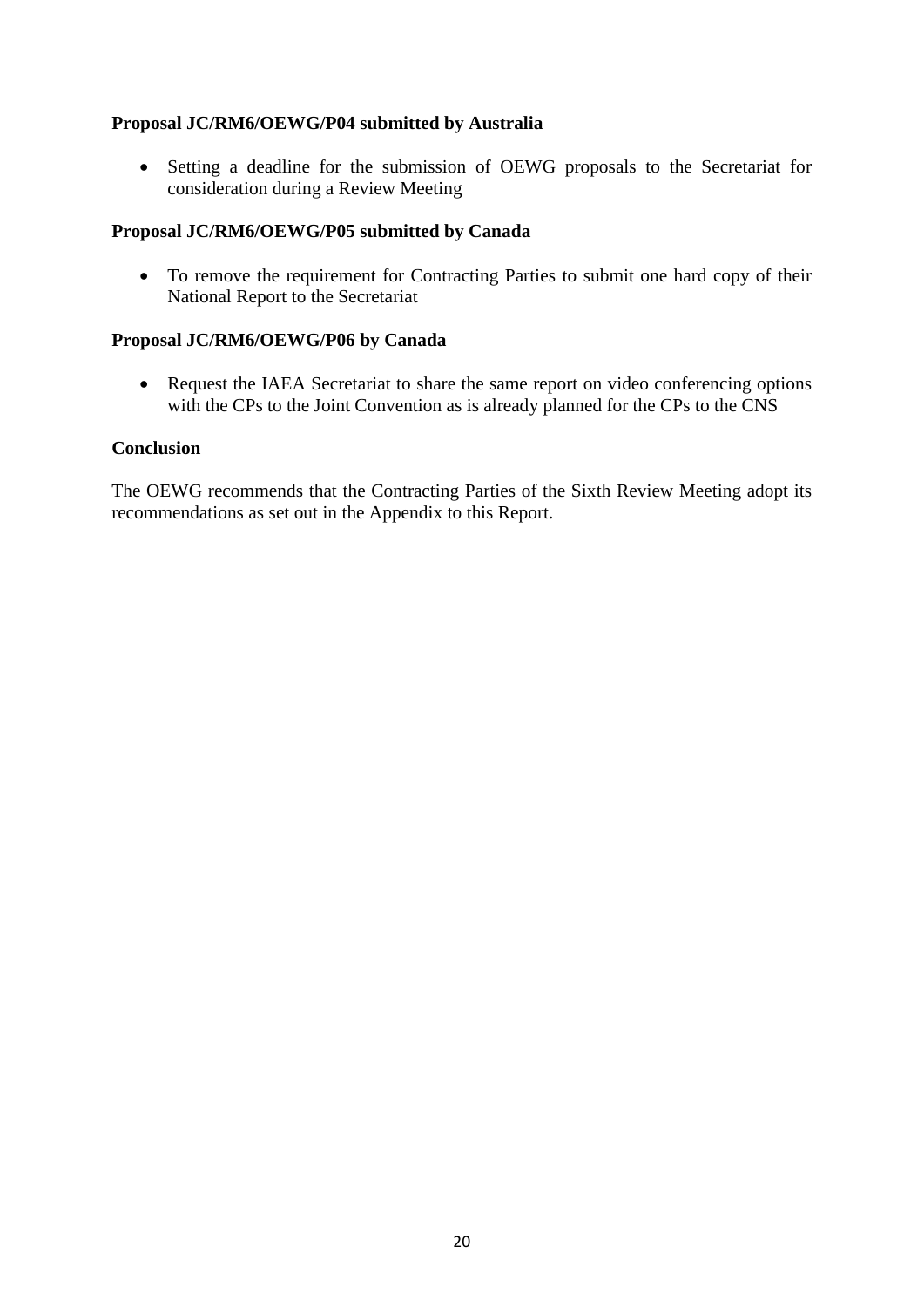# **Appendix**

## **Outcomes of the OEWG**

## **Proposal JC/RM6/OEWG/P01 submitted by USA, UK and Australia**

• Improving the format and summary of changes from the last National Report

### **Discussion**

The United Kingdom presented the proposal and explained that the intent was to assist in highlighting the changes with significance for safety, in order to facilitate the review process. It was pointed out that INFCIRC/604/Rev.3 states in Paragraph 4d that the report should, as appropriate, avoid duplication both within the report and between the report and reports prepared for previous Review Meetings under this Convention; It also states in Paragraph 15 that Section A should consist of general introductory remarks, a survey of the main safety issues and main themes of the report and references to any matters not covered elsewhere in the report that the Contracting Party wishes to raise. The Joint Convention has been in force since June 2001 and six review meetings have now been held, with much guidance remaining the same and other guidance having undergone modification after being reviewed at each meeting. It was considered that by highlighting updated guidance, the review process would be facilitated.

A number of Contracting Parties, whilst welcoming the intent to facilitate the review process, expressed concern that the proposal was somewhat too prescriptive and that the current guidance that allows flexibility in reporting to reflect national circumstances and to avoid duplication and keep the document at a reasonable size is considered adequate. It was also emphasized that the related INFCIRC documents provide guidance, while allowing some inherent discretion.

Based on the feedback, the proponents modified the proposal to read: It is recommended that each national report should highlight the significant changes from the previous national report.

### **Outcome of the discussions**

There was broad agreement on the merits of this proposal, but no consensus was able to be reached.

## **Proposal JC/RM6/OEWG/P02 submitted by USA**

• Roles and Responsibilities of the Co-ordinator during the Review Meeting

### **Discussion**

The United States presented the proposal to the meeting. It was explained that the proposal was based on feedback of experience from Country Group coordinators and was aimed at improving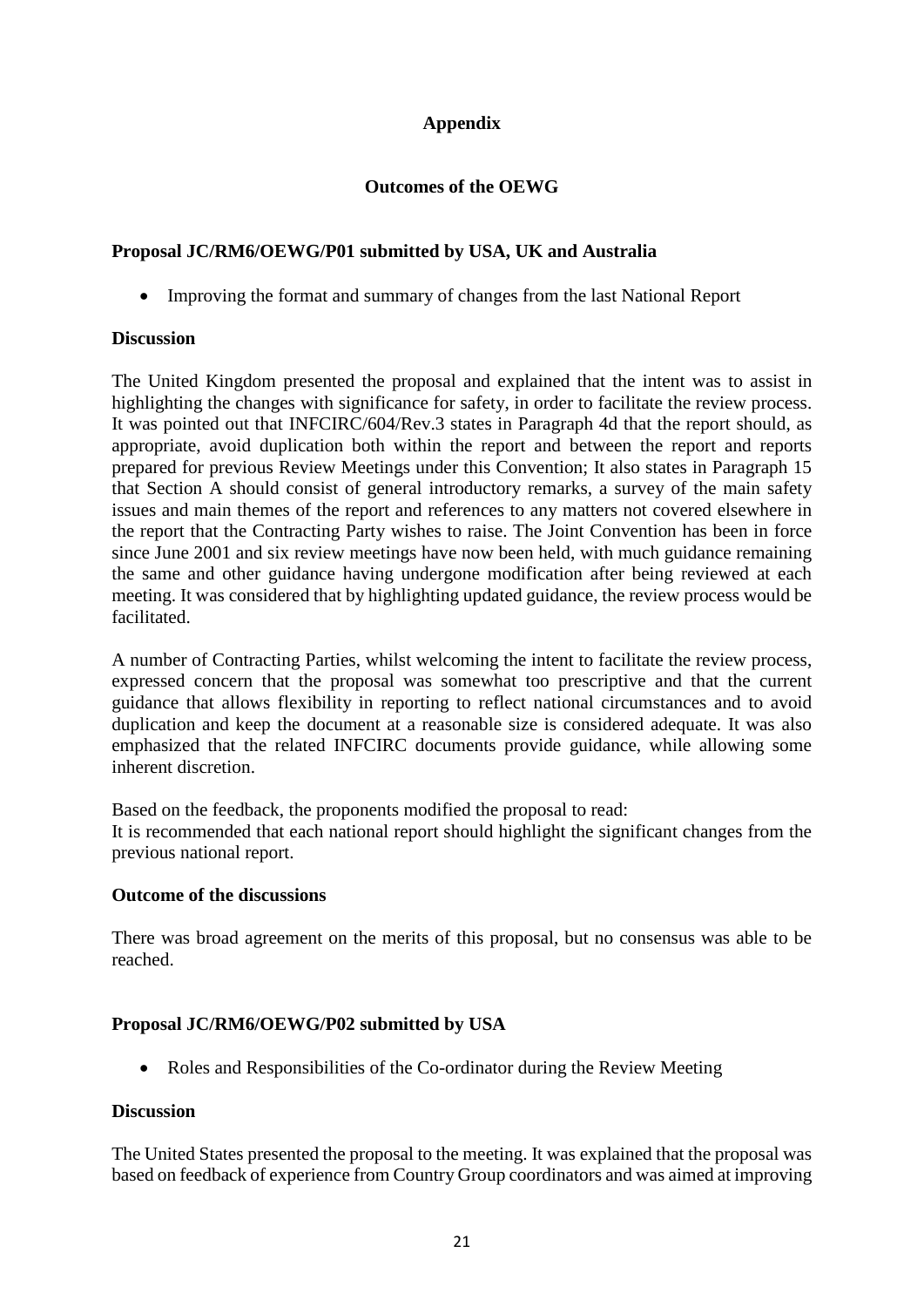the functioning of the review meetings. The OEWG meeting acknowledged that the current Country Group peer review meeting arrangements place significant demands on some officers during the review process, but a view was expressed that the proposal was perhaps too narrow and that a broader review of all roles may be preferable. It was also stated that flexibility is possible under the current guidance.

A modified version of the proposal was submitted for consideration which attracted broad support from those Contacting Parties present, but no consensus was able to be reached on either of the versions.

## **Outcome of the discussions**

No consensus was able to be reached on the proposal.

# **Proposal JC/RM6/OEWG/P03 submitted by USA and United Kingdom**

• Country Group Officers Election Process during the Organizational Meeting

## **Discussion**

The proposal was presented to the meeting by the United States. The proposal to modify INFCIRC/603/Rev.7 had arisen from difficulties experienced at the recent Organizational Meeting with the selection of Country Group officers in respect of both process clarity and fairness. The proposal was supported by a number of Contracting Parties, but reservations were also expressed over the legal coherence and clarity of the overall officer selection process and the need for a deeper analysis.

In view of the lack of consensus over revision to the guidelines, a revised proposal was put forward by the proponents to adopt an election process on a trial basis that involved randomly assigning candidates to unfilled vacancies and use of a secret ballot if there are more candidates available than vacancies. Various options for such a system were discussed, but consensus could not be reached. It was pointed out that Paragraph 11 of INFCIRC/603/Rev.7 on nominations and Paragraph 37 of INFCIRC/602/Rev.5 on elections are relevant.

Many of the Contracting Parties present stated the need for a documented election procedure for Country Group officers to be in place for the next Organizational Meeting to be held in 2020. It was stated that the election process should be determined by the Contracting Parties and captured by a credible, fair and documented procedure.

### **Outcome of the discussions**

There was no consensus on the proposal.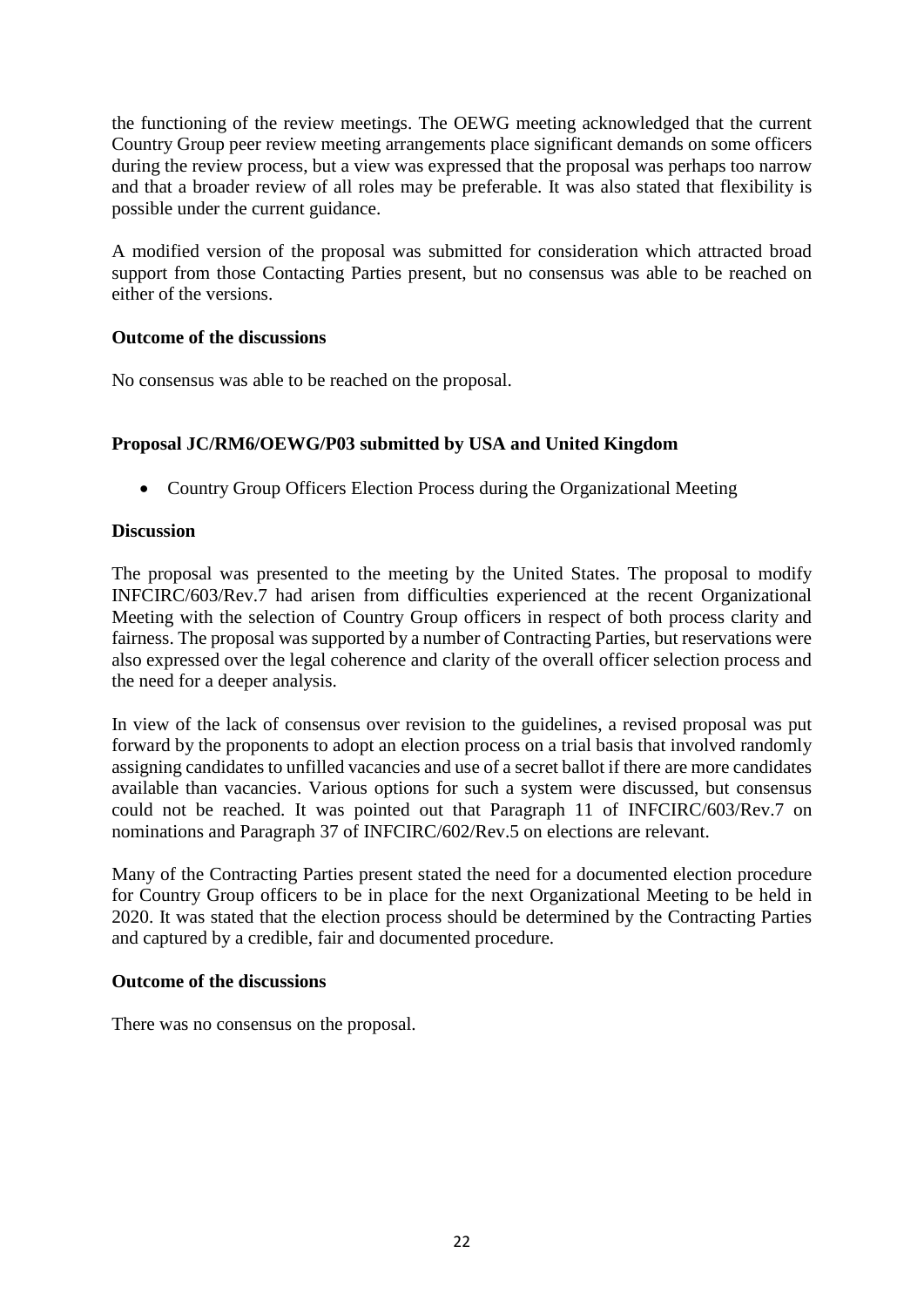## **Proposal JC/RM6/OEWG/P04 submitted by Australia**

• Setting a deadline for the submission of OEWG proposals to the Secretariat for consideration during a Review Meeting

## **Discussion**

Australia introduced the proposal to the meeting. A number of Contracting Parties expressed support for the proposal, suggesting that it would assist Contracting Parties with preparations for future meetings of the OEWG at Joint Convention Review Meetings. Whilst the spirit of the proposal was appreciated, there was concern that decisions to convene a meeting of the OEWG could only be taken during a plenary session of the Review Meeting, and that such a proposal could be considered preemptive. Various options were discussed to amend the text of the proposal and the modified proposal was submitted to include text in the Summary Report of the Review Meeting to indicate that Contracting Parties are encouraged to submit proposals not later than thirty days before the Review Meeting.

## **Outcome of the discussions**

A consensus was reached on a recommendation to include the agreed text in the Summary Report.

## **Recommendation**

That the following text be recorded in the Summary Report of the Review Meeting:

Contracting Parties interested in submitting proposals are encouraged to do so no later than thirty days before the start of the Review Meeting, to allow other Contracting Parties sufficient time to review proposals. This recommendation does not preclude the submission of proposals within thirty days before the start of the Review Meeting; or the submission of proposals during the Review Meeting; or changes to submitted proposals.

## **Proposal JC/RM6/OEWG/P05 submitted by Canada**

• Remove requirement for Contracting Parties to submit one hard copy of their National Report to the Secretariat

### **Discussion**

The proposal was presented to the meeting by Canada and supported by a number of other Contracting Parties. There was general agreement on the benefits of flexibility offered to Contracting Parties on submitting electronic versions of their National Reports. Reservations were expressed over not having a hard copy document available as a record of compliance with Article 32 and possible legal implications that may arise. Reservations were also expressed about the need to change the existing guidance and it was stated that the use of electronic means of documentation handling is currently allowed under existing guidelines.

Canada submitted a revised proposal to the meeting to insert text into the Summary Report of the Joint Convention Review Meeting that was agreed by the OEWG.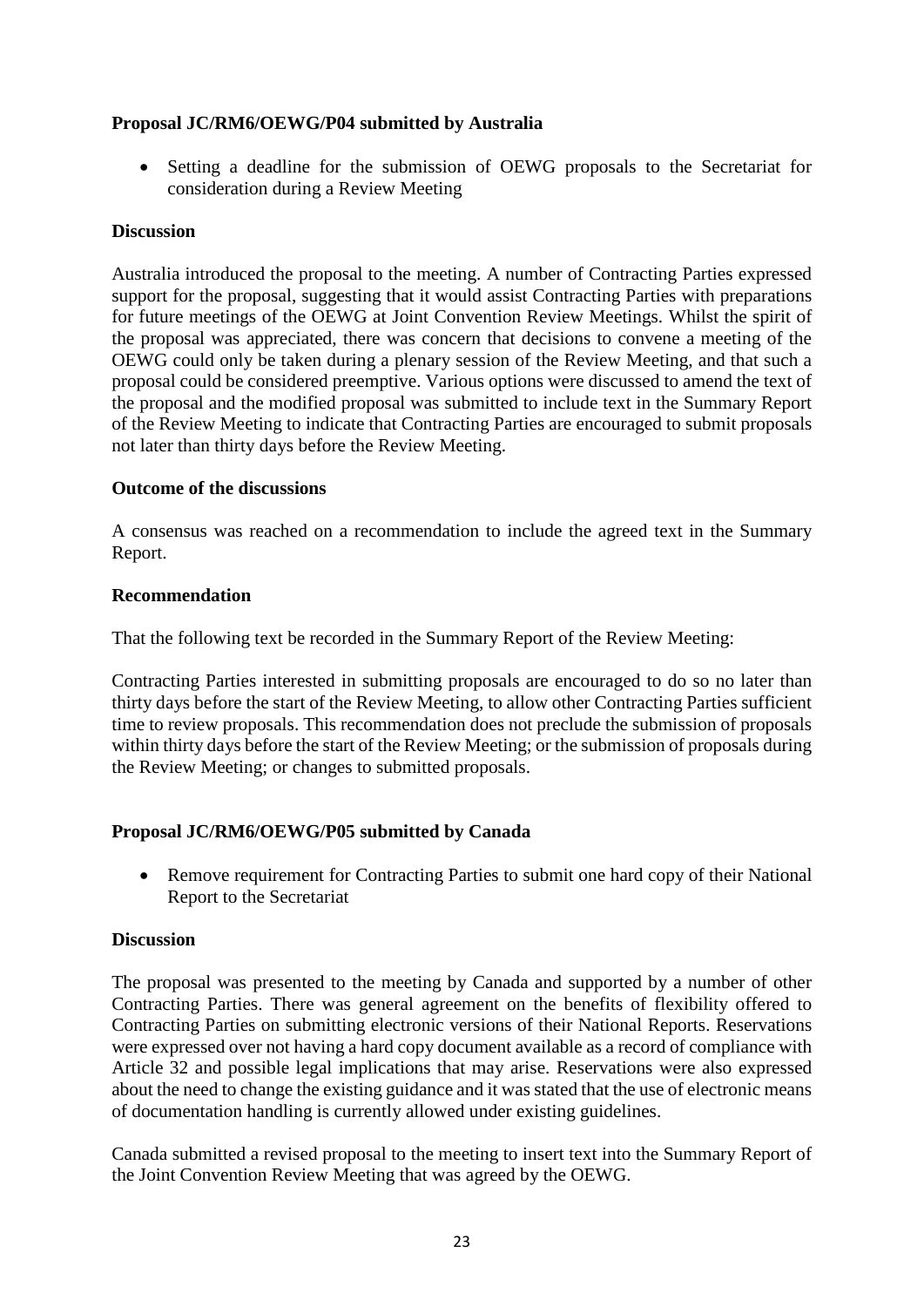## **Outcome of the discussions**

Consensus was reached that the submission of National Reports, in electronic form only, to the secure website is an acceptable practice, and on a recommendation to include the agreed text in the Summary Report.

## **Recommendation**

That the following text be recorded in the Summary Report of the Review Meeting:

The submission of National Reports in electronic form only to the secure website is an acceptable practice.

## **Proposal JC/RM6/OEWG/P06 by Canada**

• Request the IAEA Secretariat to share the same report on video conferencing options with the CPs to the Joint Convention as is already planned for the CPs to the CNS

## **Discussion**

The proposal to share the report on video conferencing options being developed for Contracting Parties to the CNS with the Contracting Parties to the Joint Convention was introduced to the meeting by Canada. There was general agreement that it would be informative to receive the report, although a number Contracting Parties expressed concerns over the implementation of such a video conference feature. There were also concerns over the text of the proposal regarding the purpose of sharing the report. Some discussion took place over the wording of the proposal and an amendment was agreed that simplified the proposal to the report being made available to Contracting Parties of the Joint Convention. The text as amended was agreed by the meeting.

In approving this request, it was stated that there was no opinion by the OEWG meeting as to the merits or otherwise of the underlying options.

### **Outcome of the discussions**

Consensus was reached on the following request to the Sixth Review Meeting of the Joint Convention.

### **Recommendation**

That the Sixth Review Meeting of the Joint Convention request the IAEA Secretariat to ask the CNS for approval to share the report to be presented to the CNS on its findings regarding video conferencing.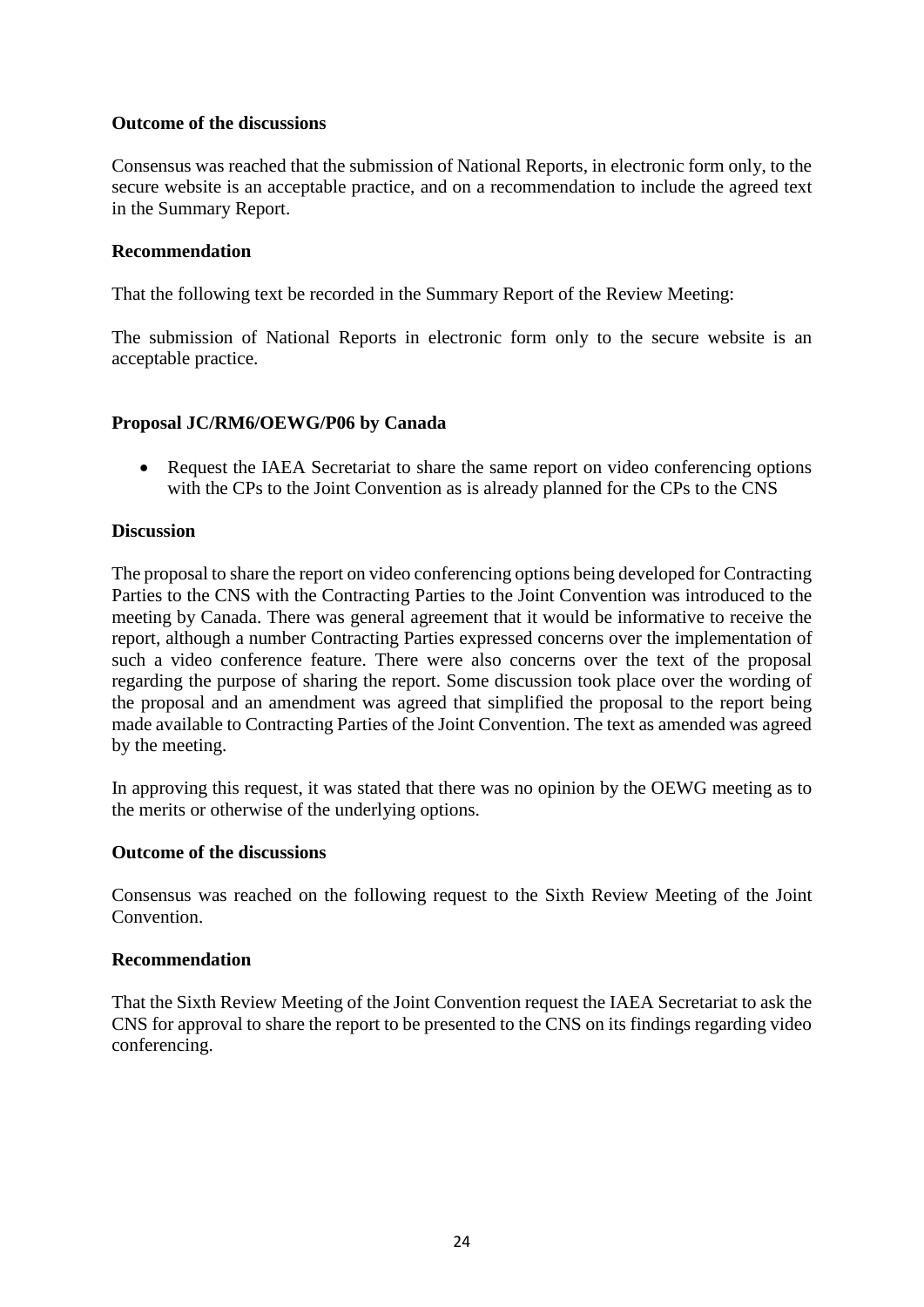#### **Discussions on addressing procedural process issues in a holistic manner**

The OEWG meeting, in its consideration of the agenda items, discussed various options to enable Contracting Parties to give broader consideration to the Joint Convention Guidelines.

During the discussions, a number of Contracting Parties raised concerns with the effectiveness of the existing peer review process and the rules and guidance that provide the procedural basis for this process. These concerns included issues related to selecting officers, the increasing number of Contracting Parties, assignments of countries to the country groups and balancing the need for having a viable cross section of countries in Country Groups, as well as having countries of comparable programmes in the same group.

In this discussion, many Contracting Parties emphasized that these issues should be addressed in a holistic fashion with sufficient review of all the existing documentation and lessons learnt from prior meetings and with a view to achieving greater efficiency and consistency in the peer review process. Several Contracting Parties suggested that an Extraordinary Meeting could be convened prior to the next Organizational Meeting where these issues could be addressed in a holistic fashion. These Contracting Parties suggested that in preparing for such an Extraordinary Meeting, Contracting Parties should review the existing documentation, identify issues where improvement could be made and if appropriate, develop proposals to change the existing documentation. Contracting Parties were encouraged to undertake preparation for such an Extraordinary Meeting, in the event it were to occur, as soon as possible and where appropriate, work together in developing proposals. Contracting Parties were also encouraged to provide their proposals to the Secretariat for distribution, no later than 90 days before such an Extraordinary Meeting.

It was clearly stated, with no objections raised, that any such review should be limited to relevant guidance and should exclude from its scope any changes to the articles of the Joint Convention itself.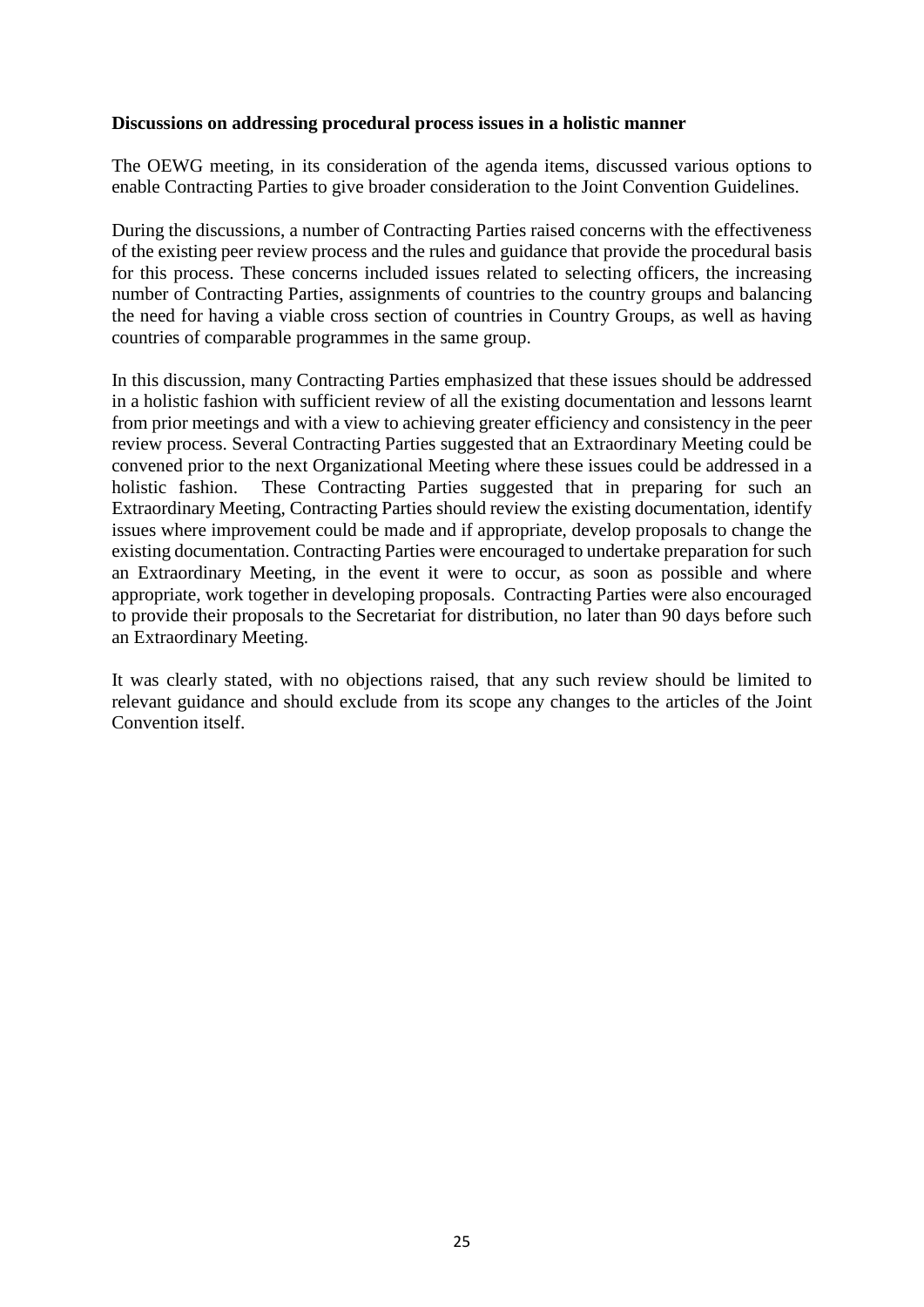## **Annex 2**

## **Summary of Topical Session 1, 28 May 2018**

## **Recent Developments and Challenges in the Safe Management of Disused Sealed Radioactive Sources**

During the second week of the Review meeting, a topical session took place to discuss new developments and challenges regarding disused sealed radioactive sources (DSRS). Mr. Douglas Tonkay, Vice-President, served as Chairperson for the session with the support of David Bennett of the IAEA.

The management of DSRS has been a longstanding topic of interest and an overarching theme at previous Review meetings. Many Contracting Parties reported on DSRS programs and challenges in their National Reports and presentations throughout the Sixth Review Meeting.

Presentations during the topical session included overviews of IAEA guidance and activities as well as updates from a diverse group of Contracting Parties on their respective national programs. Presentations covered topics such as orphan source management, international assistance efforts by IAEA and Member States, and procedures for handling various categories of sources. The session concluded with a panel discussion and informative question and answer period.

Common themes that emerged during the presentations and discussion included:

- − Permanent disposal as preferred end state for DSRS
- − Lack of disposal availability (borehole, geologic) for high activity DSRS
- − Importance of inventory tracking and documentation for security of DSRS
- − Vulnerability of sources during transit
- − Licensing and financial assurances for suppliers of sources
- − Repatriation and availability of suitable transport containers
- − Experiences with dismantling and reuse of DSRS
- − IAEA Code of Conduct and Guidance as supporting principles for national strategies.

The panel discussion focused on lessons learned and challenges. Responses addressed development of legislation on DSRS, methods and timing for collecting funds for disposal, and challenges for DSRS management particularly in non-NPP countries with small programs.

Mr. Tonkay concluded that the topical session provided an excellent opportunity for Contracting Parties to share progress and ongoing challenges related to DSRS. The outcomes of the topical session discussion as well as the Country Group sessions at this Sixth Review Meeting have demonstrated a commitment to furthering the safety and security of DSRS around the world.